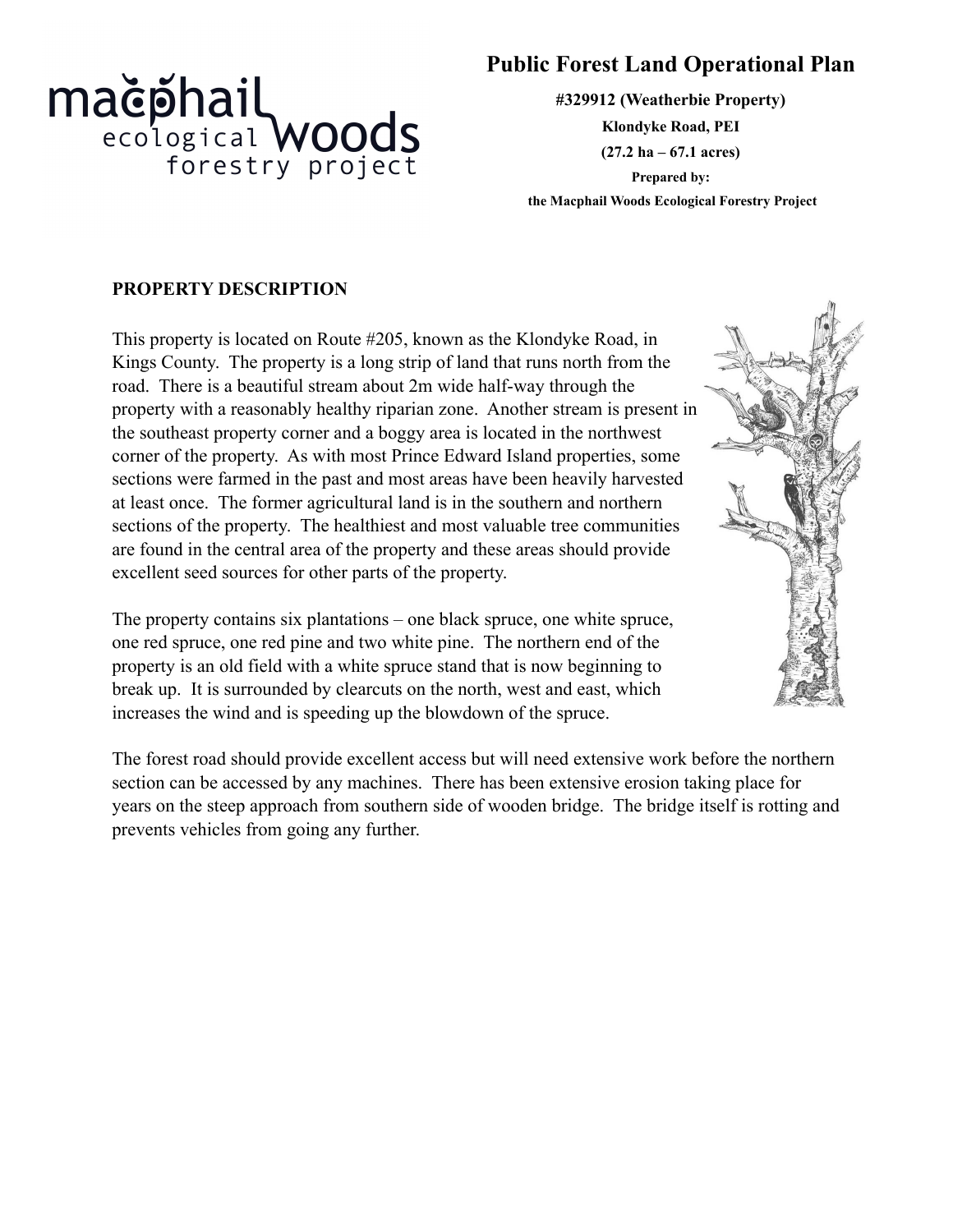#### **Special notes:**

This property will be able to produce a variety of fuelwood and hardwood lumber, just from the removal of poor quality trees that can be found throughout the forest. Generally, a sustainable harvest level is approximately 4.5 cubic meters per hectare (one-half cord per acre) annually from healthy Island forests. Sustainable harvesting practices will actually improve the quality of trees within the woodland by the strategic extraction of trees, such as the removal of a cankered American beech overshadowing a young yellow birch.

 At the same time, it is critical to ensure that adequate wildlife trees remain throughout the property. In all stands, improving forest health and future woodland value through proper pruning and enhancement plantings makes good sense. The sale of wood products will help fund some of the other silviculture practices that will be carried out on the property, such as pruning and planting, that will not generate any income for many years.

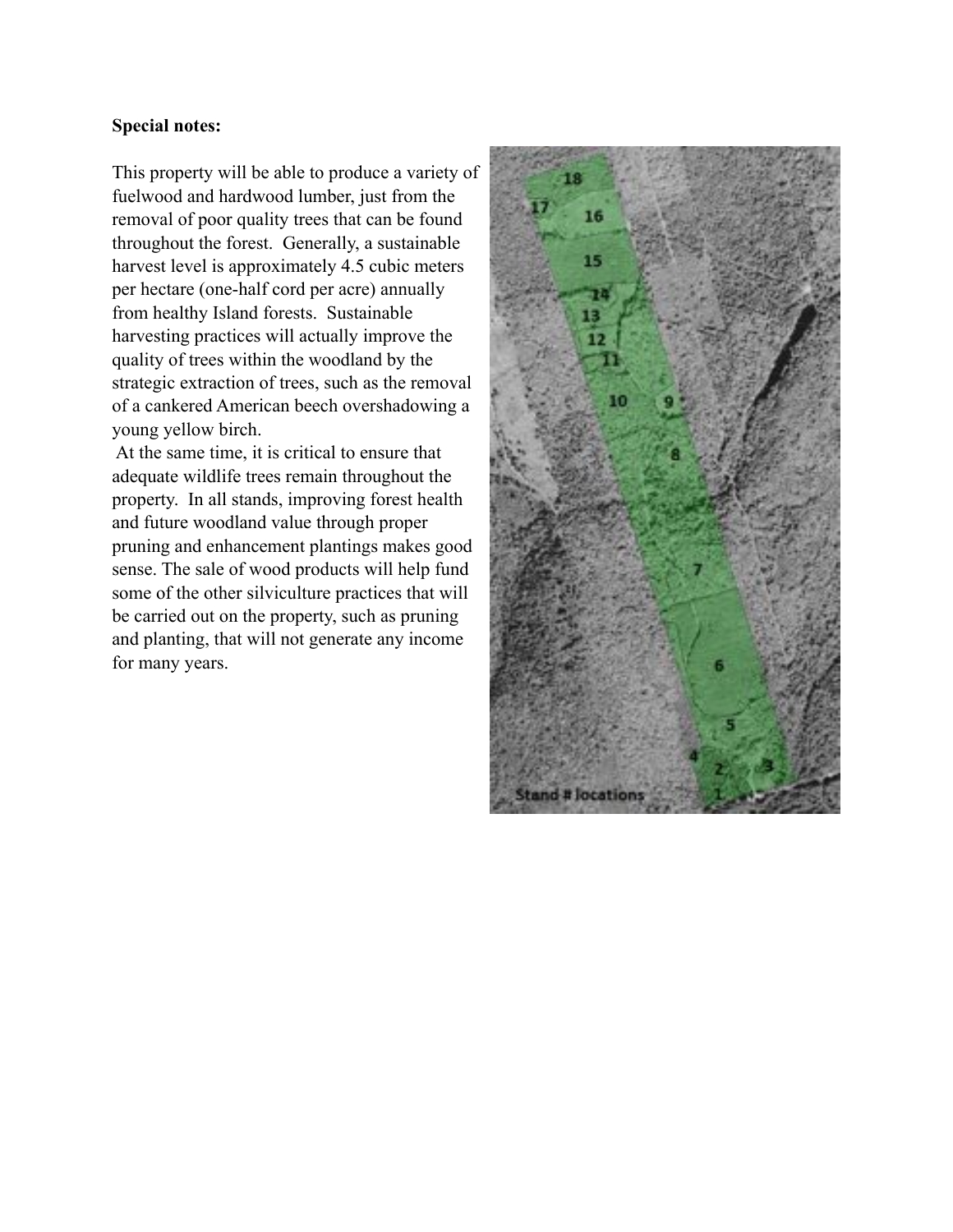# **STAND TREATMENTS**

**Stand #1 (0.36ha):** This stand is located in the southwest corner of the property and slopes 16% to the southeast with a relatively even forest floor. This stand is a mix of trembling aspen and white spruce, with some red maple. Many of the trees are crooked or bent over, giving a messy appearance to the stand.

| Drainage: high                                                                                   |                         | Watercourse: no              |                  |  |           |
|--------------------------------------------------------------------------------------------------|-------------------------|------------------------------|------------------|--|-----------|
| Ploughed: yes                                                                                    |                         |                              |                  |  |           |
| Origin: partial cut                                                                              |                         |                              |                  |  |           |
| Dominant and codominant trees:                                                                   |                         |                              |                  |  |           |
| $#1$ : trembling aspen                                                                           | $45\%$ of stand age: 20 |                              | Diameter: 16.3cm |  | Ht: 20m   |
| $#2$ : white spruce                                                                              | $40\%$ of stand age: 25 |                              | Diameter: 16cm   |  | Ht: 14.7m |
| $#3$ : red maple                                                                                 | $10\%$ of stand age: 20 |                              | Diameter: 13cm   |  | Ht: 14.4m |
| $#4$ : gray birch                                                                                | $5\%$ of stand age: 15  |                              | Diameter: 12.7cm |  | Ht: 13.1m |
| <b>Tree source:</b> stump sprout and root sucker - 20%; seed - 80%; plantation: 0%               |                         |                              |                  |  |           |
| <b>Maturity class: immature</b>                                                                  |                         |                              |                  |  |           |
| <b>Canopy description:</b> tall, open and patchy                                                 |                         |                              |                  |  |           |
| <b>Stocking: fully stocked</b>                                                                   |                         |                              |                  |  |           |
| <b>Tree quality: low</b>                                                                         |                         |                              |                  |  |           |
| <b>Regeneration &lt;5m:</b> medium #1: balsam fir Ht: 0.3m; #2: striped maple Ht: 0.1m;          |                         |                              |                  |  |           |
| $#3$ : trembling aspen Ht: 0.1m                                                                  |                         |                              |                  |  |           |
| Tree species: trembling aspen, red maple, grey birch, white birch, striped maple, white spruce,  |                         |                              |                  |  |           |
| balsam fir                                                                                       |                         |                              |                  |  |           |
| Other plants: pin cherry, speckled alder, European mountain ash, bayberry, blueberry, raspberry, |                         |                              |                  |  |           |
| white violet, starflower, old man's beard, two different sedge (spp)                             |                         |                              |                  |  |           |
| <b>Total % ground cover:</b> 10% moss; 0% shrub; 0% flower; 5% tree; 85% leaf litter             |                         |                              |                  |  |           |
| <b>Coarse woody debris amount:</b> low<br>Size of CWD: small                                     |                         |                              |                  |  |           |
| Number of snags: low                                                                             |                         | <b>Quality of snags:</b> low |                  |  |           |
| Wildlife: snowshoe hare browse, red squirrel feeding                                             |                         |                              |                  |  |           |

#### **Treatment:**

1. Prune and release and good quality red maple.

2. Enlarge existing openings for plantings and harvest any good quality wood during that process. Plant sugar maple, yellow birch, eastern hemlock, red spruce, white pine, witch hazel and highbush cranberry.

3. Girdle 2-3 of the larger, poor-quality trembling aspens to create snags trees for cavity nesters.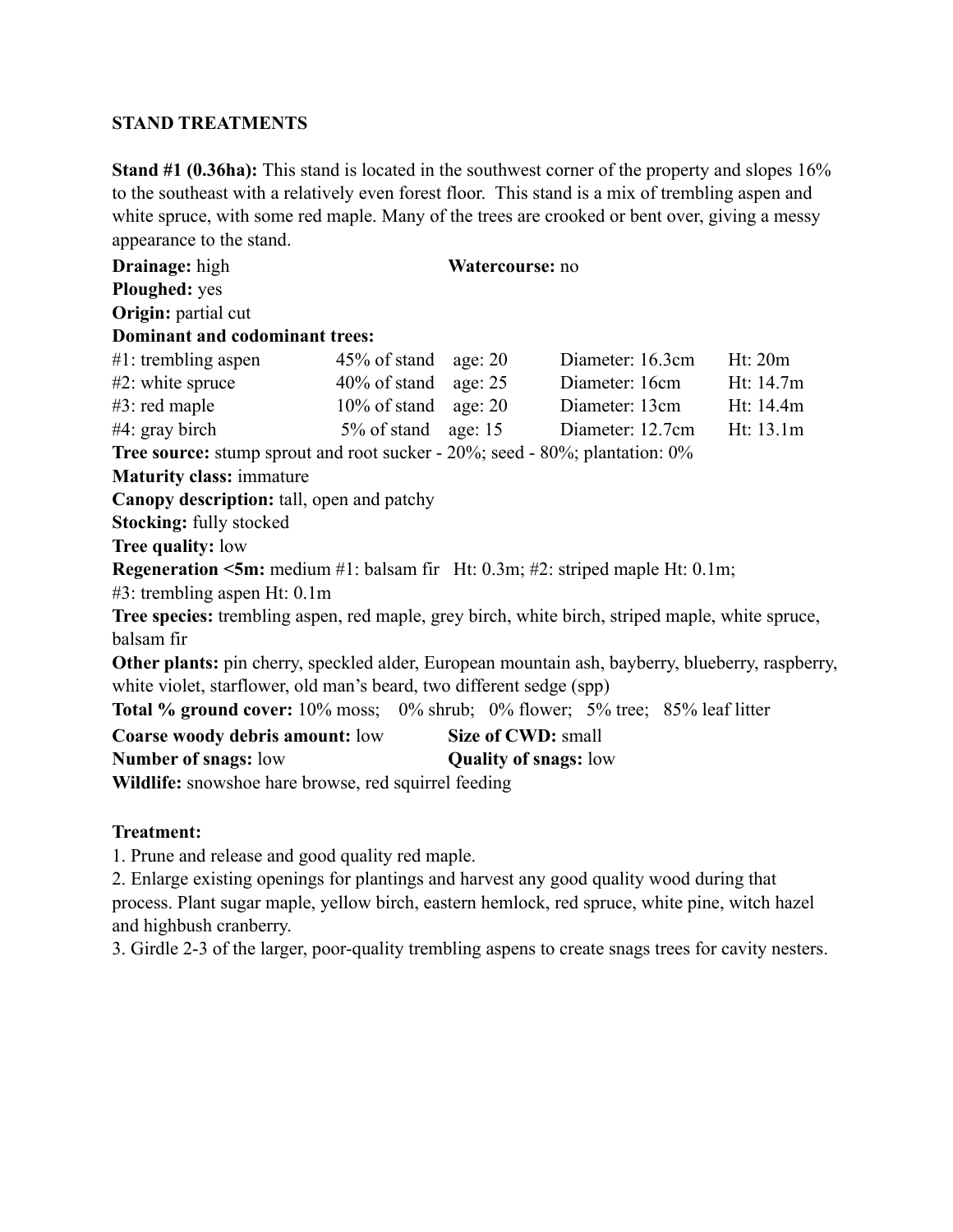**Stand #2 (0.67 ha):** This stand is a typical black spruce plantation, with some white spruce that has naturally seeded in. The stand is located in the front of the property on the western hand side of the forest road. For the most part, the forest floor is devoid of vegetation, except for a few small areas. Some of the black spruce is hybridized with red spruce.

**Drainage:** high **Watercourse:** no **Ploughed:** yes **Origin:** old field, plantation **Dominant and codominant trees:** #1: black spruce 90% of stand age: 31 Diameter: 14.5cm Ht: 10.3m #2: white spruce 10% of stand age: 31 Diameter: 15.1cm Ht: 10.5m **Tree source:** stump sprout 0%; seed - 10%; plantation - 90% **Maturity class:** immature **Canopy description:** closed and dark **Stocking:** fully stocked **Tree quality:** medium **Regeneration <5m:** almost none **Tree species:** black spruce, white spruce, balsam fir, grey birch, trembling aspen, red maple **Other plants:** European mountain ash, clintonia, narrowleaf goldenrod, whorled wood aster, Canada goldenrod **Total % ground cover:** 25% moss 0% shrub 0% flower 0% tree 75% leaf litter **Coarse woody debris amount:** low **Size of CWD:** small **Number of snags:** low **Quality of snags:** low **Wildlife:** heard Canada geese, chipmunk, red squirrel

# **Treatment:**

1. This stand needs an increase in biodiversity. Cut three 8-10m diameter patches in the spruce and plant plant red oak, yellow birch, white ash, white pine, eastern hemlock, American mountain ash and beaked hazelnut.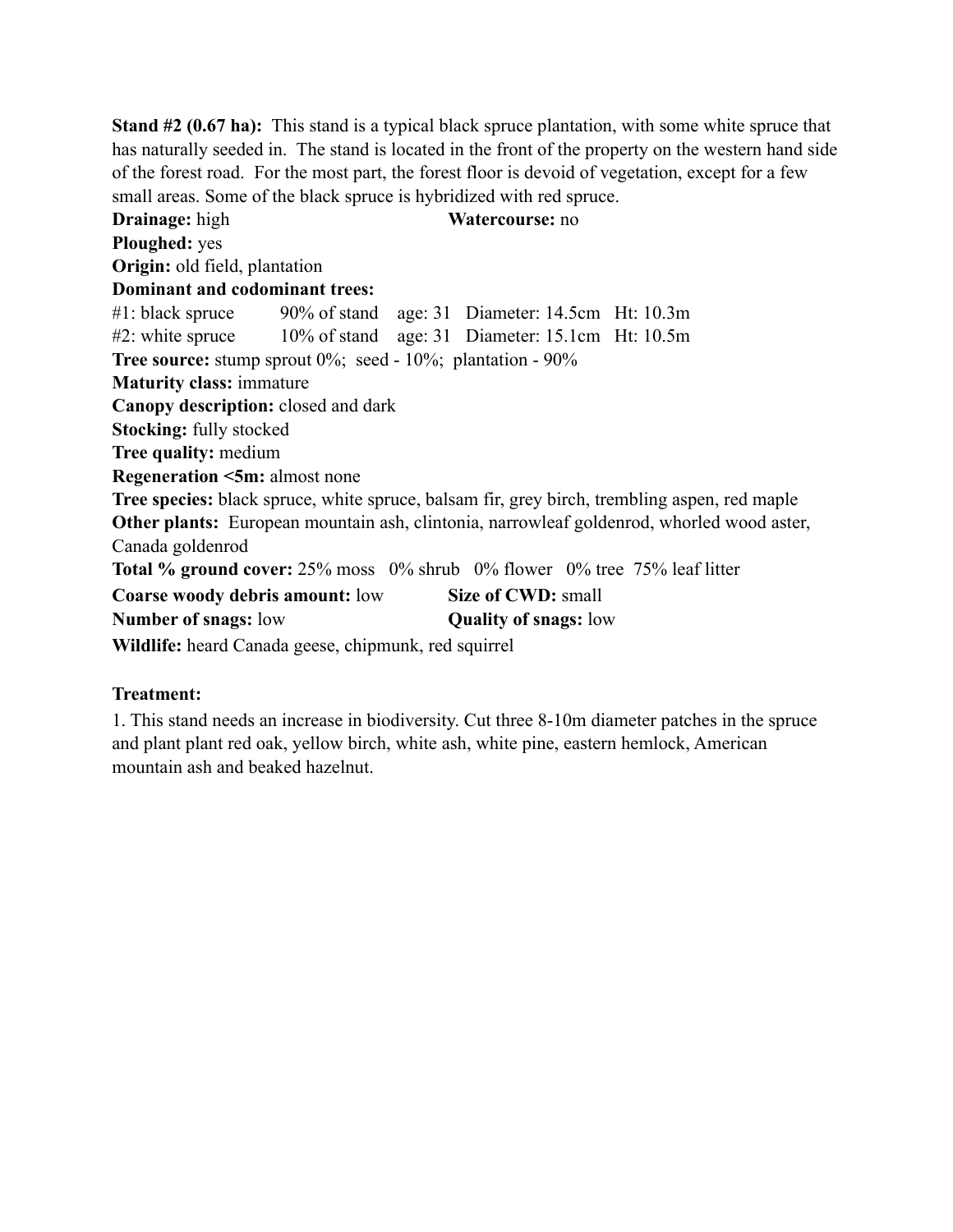**Stand #3 (1.15 ha):** This stand is located in the southeast corner of the property and slopes towards the south. The stand is a mix of different plant species and tree ages, as the original homestead was in this area. Remnants of the old orchard remain, as do many non-native species that were used for landscaping in the area. There are still large open areas around the old house foundation. In the southeast section of the stand, there is a small watercourse with a flood plain containing a lot of speckled alder. There are large eastern larch growing along the west stream bank of the stream. There is garbage in this area from an encampment

**Drainage:** high **Watercourse:** yes

**Ploughed:** yes

**Origin:** old field

#### **Dominant and codominant trees:**

#1: trembling aspen 50% of stand age: 30-40 Diameter: 21.5cm Ht: 19m

 $\#2$ : white spruce 30% of stand age: 50-60 Diameter: 16 cm Ht: 12.2 m

**Tree source:** stump sprout 0%; seed - 100%; plantation - 0%

**Maturity class:** mix of immature and mature trees

**Canopy description:** patchy with some openings

**Stocking:** understocked

**Tree quality:** medium

**Regeneration <5m:** medium low #1: sugar maple Ht: 0.1m #1: balsam fir Ht: 0.5m **Tree species:** trembling aspen, red maple, yellow birch, grey birch, sugar maple, white birch, American elm, wild apple (spp), white spruce, eastern larch, balsam fir

**Other plants:** pin cherry, alternate-leaf dogwood, European mountain ash, serviceberry, wild raisin, several non-native species of rose, speckled alder, downy alder, rosa rugosa, Japanese honeysuckle, ninebark, barberry, raspberry, bayberry, blueberry, Virginia creeper, aster (spp) narrow-leaf goldenrod, Canada goldenrod, Canada thistle, wild strawberry, hawkweed, sunflower, fireweed, dandelion, common speedwell, wood fern, old man's beard **Total % ground cover:** 0% moss; 50% shrub; 25% wildflower; 10% tree

**Coarse woody debris amount:** low-medium **Size of CWD:** small **Number of snags:** medium<br>**Quality of snags:** high

**Wildlife:** sapsucker drilling on trees, signs of predation leaving only grouse fathers, hummingbird, black-throated green warbler, white-throated sparrows, blue-headed vireo, northern parula, American robin, dark-eyed junco, lots of woodpecker nesting and feeding holes in dead elm trees.

# **Treatment:**

1. Prune and release any good quality crop trees.

2. There are some large trembling aspen that could be girdled to increase the number of large snag trees for wildlife.

3. This area will primarily be used to demonstrate restoration. Plant or underplant sugar maple, red oak, white ash, white pine, eastern hemlock, witch hazel and highbush cranberry in suitable areas throughout the stand.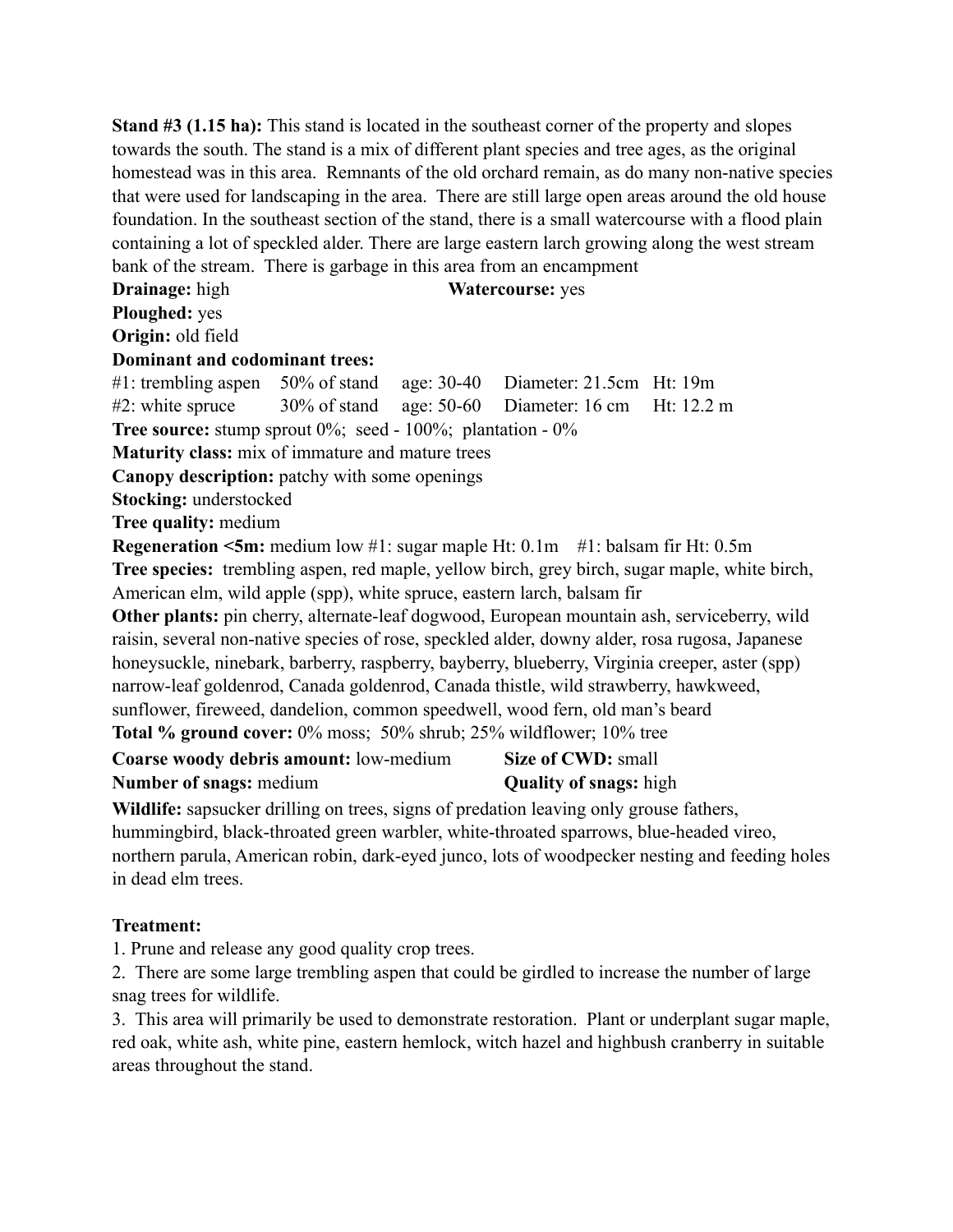4. There is a large Norway maple close to the forest road in the northern section of the stand. It should be cut before it starts spreading and establishes itself in the stand and later in the rest of the property.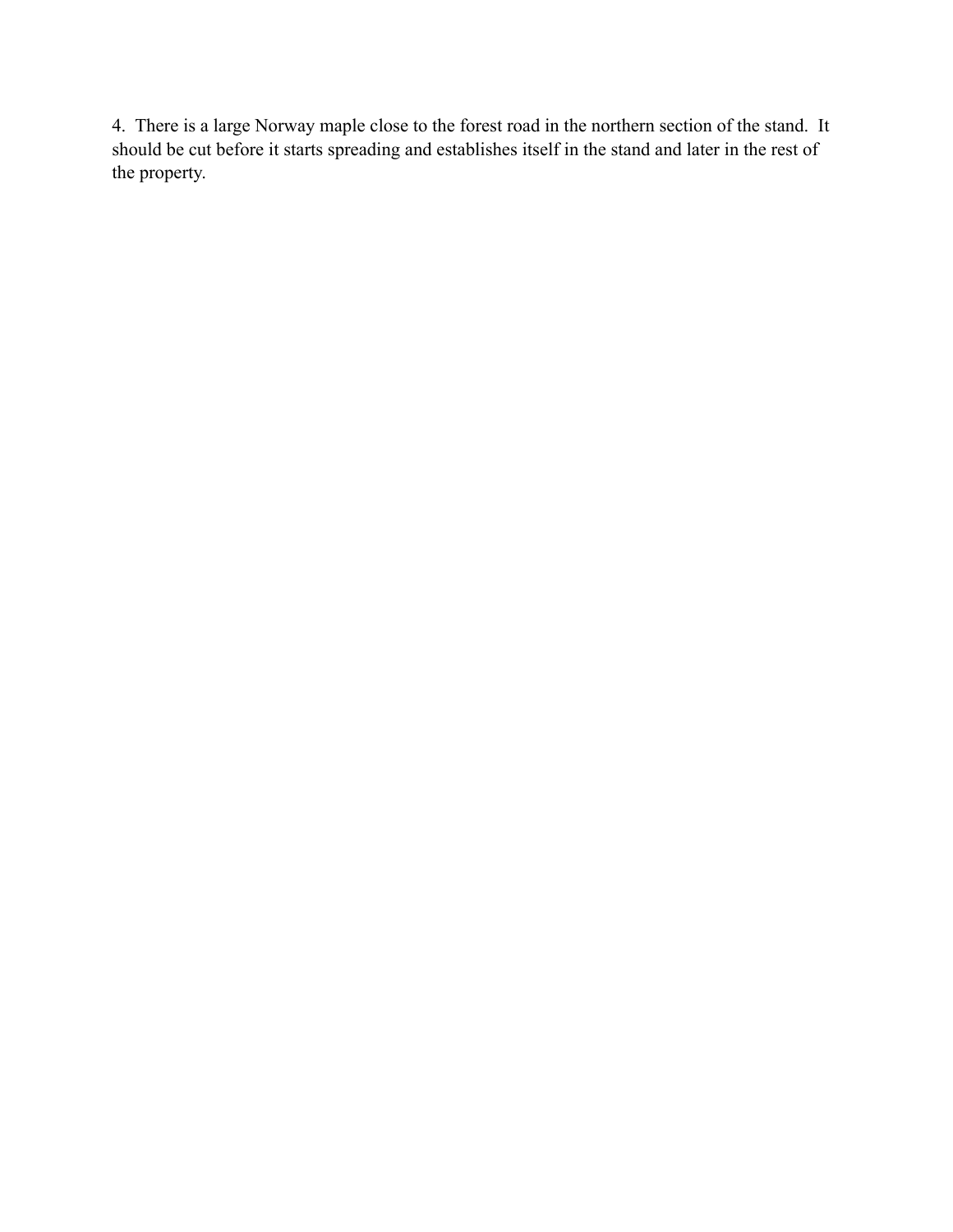**Stand #4 (0.13 ha):** This tiny stand is located in a small area north of Stand #2. It is comprised almost entirely of large-tooth aspen. **Drainage:** high **Watercourse:** no **Ploughed:** yes **Origin:** clear cut **Dominant and codominant trees:** #1: large-tooth aspen 95% of stand age: 40+ Diameter: 27cm Ht: 23.2m **Tree source:** stump and root sprout - 80%; seed - 20% plantation 0% **Maturity class:** mature **Canopy description:** tall **Stocking:** full **Tree quality:** high **Regeneration <5m:** #1: balsam fir Ht: 0.1m #2: sugar maple Ht: 0.1m #3: white spruce Ht: 0.1m **Tree species:** large-tooth aspen, American beech, sugar maple, yellow birch, white birch, red maple, white spruce **Other plants:** wild raisin, wood fern, Indian pipe **Total % ground cover:** 0% moss 0% shrub 0% flower 5% tree 90% leaf litter **Coarse woody debris amount:** low **Size of CWD:** small **Number of snags:** none **Quality of snags:** N/A **Wildlife:** golden-crowned kinglet

# **Treatment:**

1. Prune and good quality sugar maple, yellow birch and clean American beech.

2. Harvest some of the large-tooth aspen to give room to others in the stand.

3. Underplant the area with eastern hemlock, red spruce, witch hazel and hobblebush.

4. Any poor quality large-tooth aspen that are losing vigour can be girdled to improve the area for cavity-nesting birds.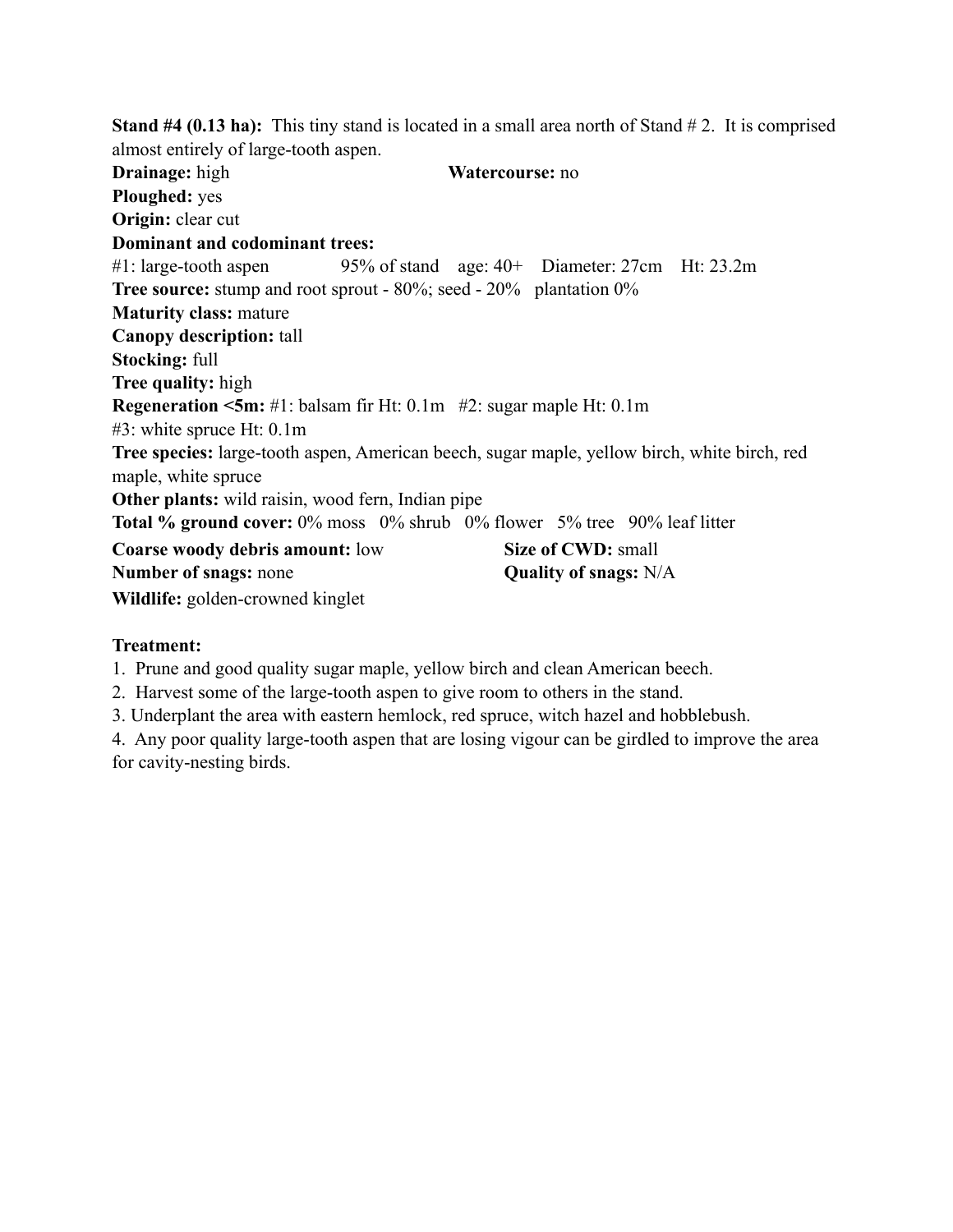**Stand #5 (1.89 ha):** This stand is the first hardwood stand as you are heading north along the forest road. The stand has high-quality trees and is dominated with sugar maple with a mix of trembling aspen and American beech. The western section of the stand has slightly larger trees, while the eastern section has some clean young beech. There are patches of relatively mature trembling aspen and balsam fir scattered throughout the stand. The area above the old homestead has a lot of sugar maple regeneration. There has been some experimental planting of ground hemlock in this stand. While many are surviving, the results to date are not encouraging. **Drainage:** high **Watercourse:** no

**Ploughed:** no

**Origin:** clear cut

# **Dominant and codominant trees:**

| $#1$ : sugar maple                 | 35% of stand    | age: $35$ | Diameter: 13.8cm Ht: 15.1m     |  |
|------------------------------------|-----------------|-----------|--------------------------------|--|
| $#2$ : red maple                   | $25\%$ of stand | age: $35$ | Diameter: 14.8cm Ht: 15.6m     |  |
| $#3$ trembling aspen 25% of stand  |                 | age: $35$ | Diameter: 32cm Ht: 21.1m       |  |
| $#4$ : American beech 10% of stand |                 | age: $35$ | Diameter: $14.3cm$ Ht: $15.3m$ |  |

**Tree source:** stump sprout - 60%; seed - 40%; plantation: 0%

#### **Maturity class:** mature

**Canopy description:** tall and closed, with side light

**Stocking:** full

**Tree quality:** medium high

**Regeneration <5m:** medium #1: balsam fir Ht: 0.5m #2: sugar maple Ht: 0.1m

#3: American beech Ht: 0.1m #4: trembling aspen Ht: 0.1m #5: red maple Ht: 0.1m

#5: yellow birch Ht: 0.1m

**Tree species:** sugar maple, red maple, trembling aspen, American beech, yellow birch, grey birch, white birch, striped maple, white pine, white spruce, balsam fir

**Other plants:** pin cherry, ground hemlock, blueberry, Canada goldenrod, hawkweed, wild lilyof-the-valley, aster (spp), sedge (spp), Indian pipe, hay-scented fern, wood fern, lung lichen **Total % ground cover:** 0% moss 0% shrub 0% flower 20% tree 75% leaf liter

**Coarse woody debris amount:** low **Size of CWD:** small **Number of snags:** low **Quality of snags:** medium

**Wildlife:** Swainson's thrush

# **Treatment:**

1. Prune and release any good quality sugar maple, yellow birch, white birch, red maple and clean American beech. This should produce small amounts of fuelwood. Regular interventions will eventually turn this area into a high-quality hardwood stand.

2. Underplant the area with a mix of red spruce, eastern hemlock, yellow birch, beaked hazelnut, witch hazel, hobblebush, round-leaf dogwood, Christmas fern, interrupted fern, hairy sweet cicely, yellow violet, and other rare wildflowers as they become available.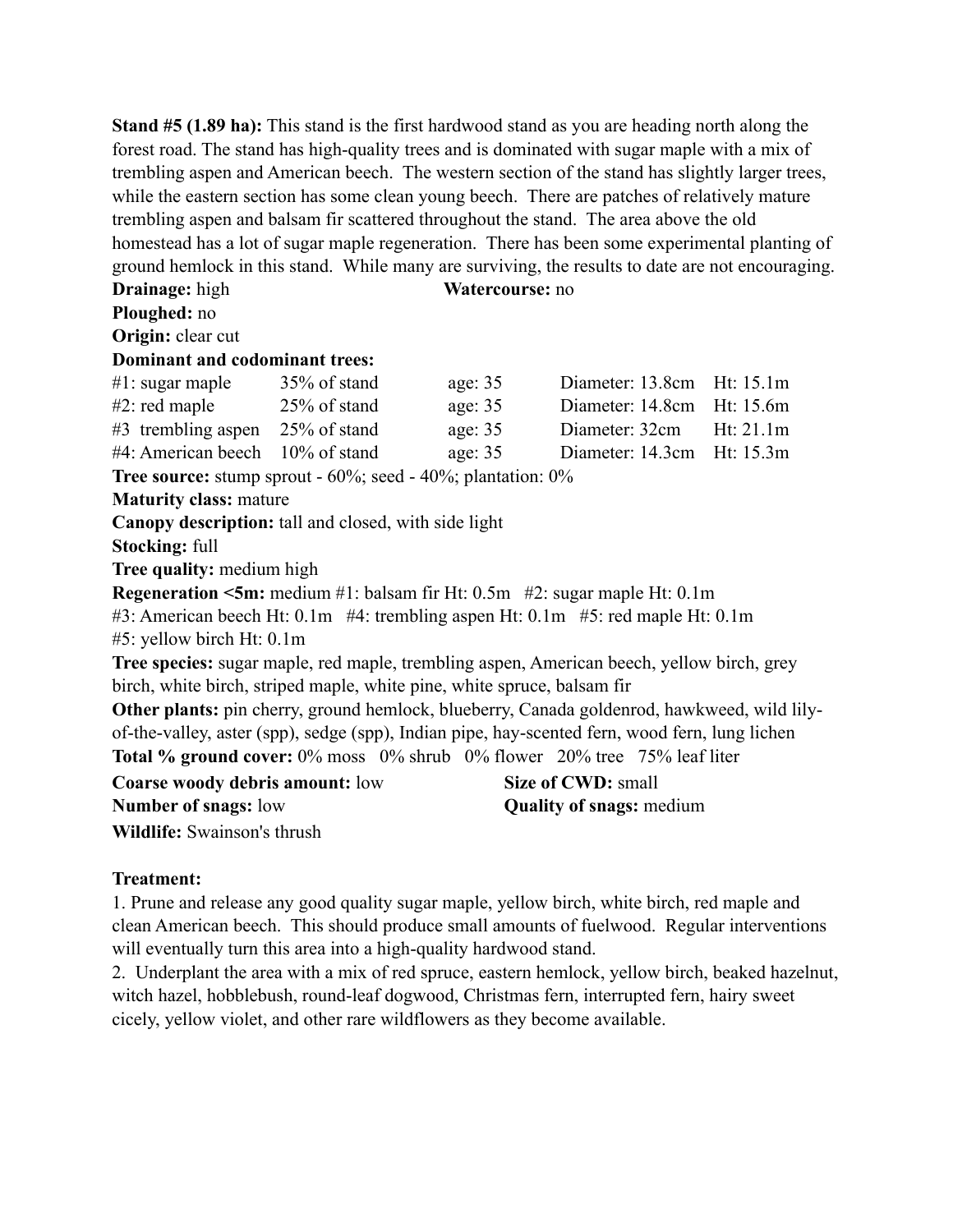**Stand #6 (4.22 ha):** This area is very similar to Stand #5 but younger. The stand looks healthy and could produce good-quality hardwood lumber in the future with appropriate treatments. The stand slopes to the east and close to the middle of the stand is a dump site along the forest road.

**Drainage:** high **Watercourse:** no **Ploughed:** no **Origin:** clear cut **Dominant and codominant trees:** #1: sugar maple 30% of stand age: 25 Diameter: 10.3 cm Ht: 14m #2: American beech 30% of stand age: 25 Diameter: 8.7cm Ht: 12.7m #3: trembling aspen 20% of stand age: 25 Diameter: 16cm Ht: 17.2m #4: white birch 10% of stand age: 25 Diameter: 10.5cm Ht: 14.3m **Tree source:** stump sprout: 15% seed: 85% plantation: 0% **Maturity class:** mature **Canopy description:** tall and closed **Stocking:** overstocked **Tree quality:** medium **Regeneration <5m:** low #1: balsam fir Ht: 0.1m **Tree species:** sugar maple, American beech **Other species:** red maple, striped maple, pin cherry, European mountain ash, wild raisin, alternate-leaf dogwood, wild lily-of-the-valley, starflower, hawkweed, aster species, sedge species, wood fern, Indian pipe, **Total % ground cover:** 15% moss 0% shrub 0% flower 0% tree 25% fern 60% leaf liter **Coarse woody debris:** low **# Snag trees:** low **Quality of snags:** medium

**Wildlife:** sapsucker tree marks, black-capped chickadee, gold crown kinglets

**Treatment:** Prune and release first. Maybe return to the cut wood (trembling aspen) to make patches. Ironwood, red oak, eastern hemlock, red spruce would be good species to add in this stand.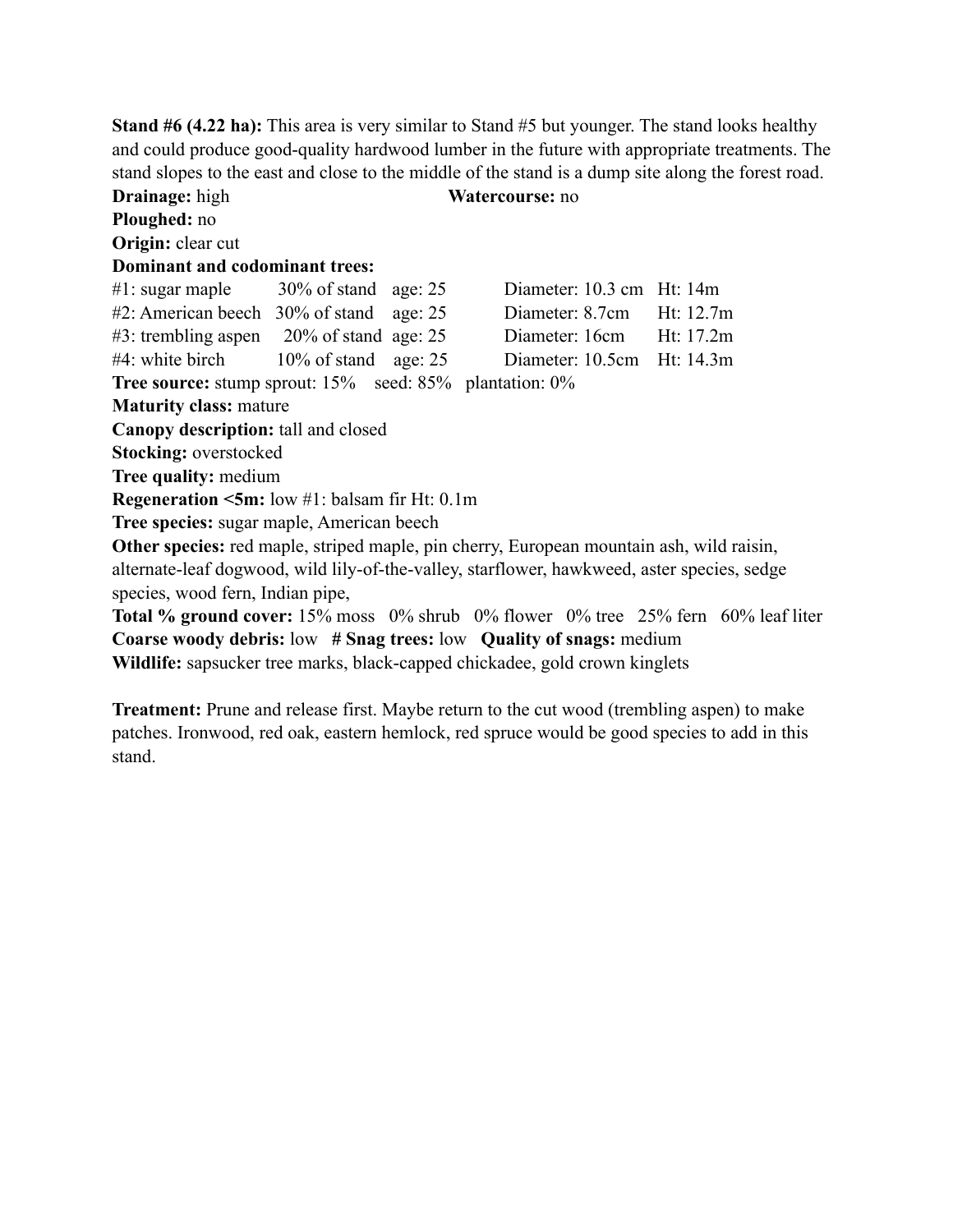**Stand #7 (1.68 ha):** This is a nice looking stand and has nice multi-age trees great for wildlife habitat. The stand slops north on a 10% angle and had a nice ground plant community including several small hobblebush shrubs and some Indian cucumber root. There also was a large-tooth aspen 66cm diameter. In the northeast section of the stand is a small area where an old clear cut was made resulting in younger trees. Many striped maple were observed in this stand.

**Drainage:** high **Watercourse:** no **Ploughed:** no **Origin:** partial cut **Dominant and codominant trees:** #1: sugar maple 60% of stand age: 55 Diameter: 25cm Ht: 23.1m #2: red maple 20% of stand age: 50 Diameter: 22cm Ht: 18.3m #3: white birch 10% of stand age: 55 Diameter: 26.2cm Ht: 20.8m #4: yellow birch 5% of stand age: 80 Diameter: 20.5cm Ht: 19.1m **Tree source:** stump sprout: 10% seed: 90% plantation: 0% **Maturity class:** mature **Canopy description:** tall closed with side light **Stocking:** fully stocked **Tree quality:** medium **Regeneration <5m:** #1: striped maple Ht: 0.1m #2: balsam fir Ht: 0.5m #3: sugar maple Ht: 0.1m #4: red maple Ht: 0.1m #5: American beach Ht: 0.2m **Other plant species:** large-tooth aspen, striped maple, red elderberry, ground hemlock, hobblebush, ground pine, wild lily-of-the-valley, clintonia, starflower, pyrola spices, wood fern, hay-scented fern, running clubmoss, old man's beard, lung lichen, Indian pipe **Total % ground cover: 1**0% moss 5% shrub 0% flower 5% tree 60% leaf liter **Coarse woody debris:** low **# Snag trees:** low **Quality of snags:** high **Wildlife:** sapsucker tree marks, nuthatch

**Treatment:** Selective harvest of white birch, red maple and sugar maple. Prune and release the north east corner of the stand. Tack the worst of the trees out first. Plant some white pine, red spruce, alternate-leaf dogwood, beaked hazelnut, witch hazel, ferns and wildflowers.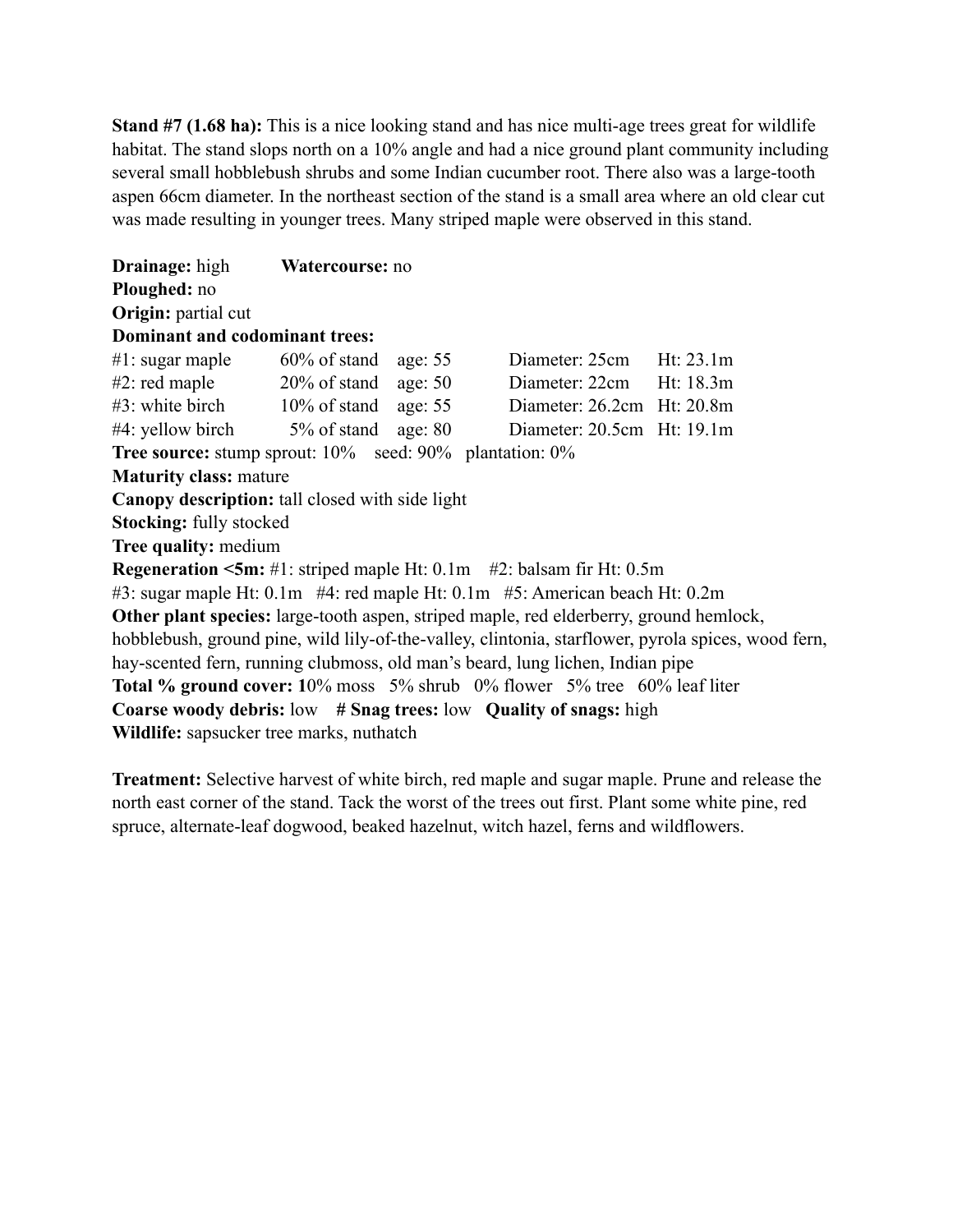**Stand #8 (5.39 ha):** This stand is located on ether side of the stream that crosses in the middle of property. This stand is characterized by the presence mature eastern hemlock throughout the stand and very big trees with other multi-aged trees. The south area of the stream is north facing on a 20% slope and the other side of the stream is south facing on a 10% slope. The northwest section was harvested and is more open and has more hardwoods with lots of ground hemlock where as the northeast section is much denser and has the heist population of eastern hemlocks in the stand.

The steam has a riparian area spanning 25m wide on each side of the stream and looks like an alder swale. A red spruce 72 cm in diameter and 25m tall was found on the south side of the stream. An old camp fire site close to the wooden bridge just up the north steam side was discovered.

**Drainage:** high **Watercourse:** yes, there is a year round stream flowing west to east in the stand.

**Ploughed:** no

**Origin:** partial cut

#### **Dominant and codominant trees:**

| $#1$ : red maple                                                     |  | 23% of stand age: 90 Diameter: 29.8cm Ht: 21.5m  |  |
|----------------------------------------------------------------------|--|--------------------------------------------------|--|
| $#2$ : sugar maple                                                   |  | 23% of stand age: 90 Diameter: 30.3cm Ht: 20.6m  |  |
| #3: eastern hemlock 23% of stand age: 250 Diameter: 50.8cm Ht: 19.1m |  |                                                  |  |
| #4: yellow birch                                                     |  | 21% of stand age: 70 Diameter: 20.5cm Ht: 17.6m  |  |
| $#5$ : red spruce                                                    |  | 10% of stand age: 150 Diameter: 47.8cm Ht: 24.4m |  |

**Tree source:** stump sprout:  $0\%$  seed:  $100\%$  plantation:  $0\%$ 

**Maturity class:** mature

**Canopy description:** tall, closed with the odd open area.

**Stocking:** fully stocked

#### **Tree quality:** high

**Regeneration <5m:** medium #1: striped maple Ht: 3m #2: balsam fir Ht: 1m

#3: red spruce Ht: m  $#4$ : red maple Ht: 2m  $#5$ : sugar maple Ht: 1m  $#6$ : eastern hemlock Ht: 1m #7: yellow birch Ht: 2m #8: white pine Ht: 0.2m

**Other plant species:** white spruce, American beech, white birch, serviceberry, red elderberry, alternate-leaved dogwood, speckled alder, mountain maple, beaked hazelnut, ground hemlock, willow, wild rose, raspberry, clintonia, bunchberry, sarsaparilla, goldthread, avens species, tall white aster, wild strawberry, fireweed, common lady's-slipper, veronica, Canada goldenrod, wild lily-of-the-valley, twinflower, white violet, creeping buttercup, Clubmoss species, sweet cicely, rattlesnake fern, wood fern, lung lichen, Indian pipe, polypore

**Total % ground cover:** 0% moss 40% shrub 0% flower 15% tree 20% fern

**Coarse woody debris:** low **# Snag trees:** medium **Quality of snags:** high

**Wildlife:** red squirrel, hermit thrush, black-capped chickadee, grouse, old beaver marks, gold crown kinglet, hairy woodpecker, red-eye vireo,

**Treatment:** Protect this area and do enrichment plantings where needed probably focusing on the riparian area and the north west section of the stand. This stand could be sued as an educational site.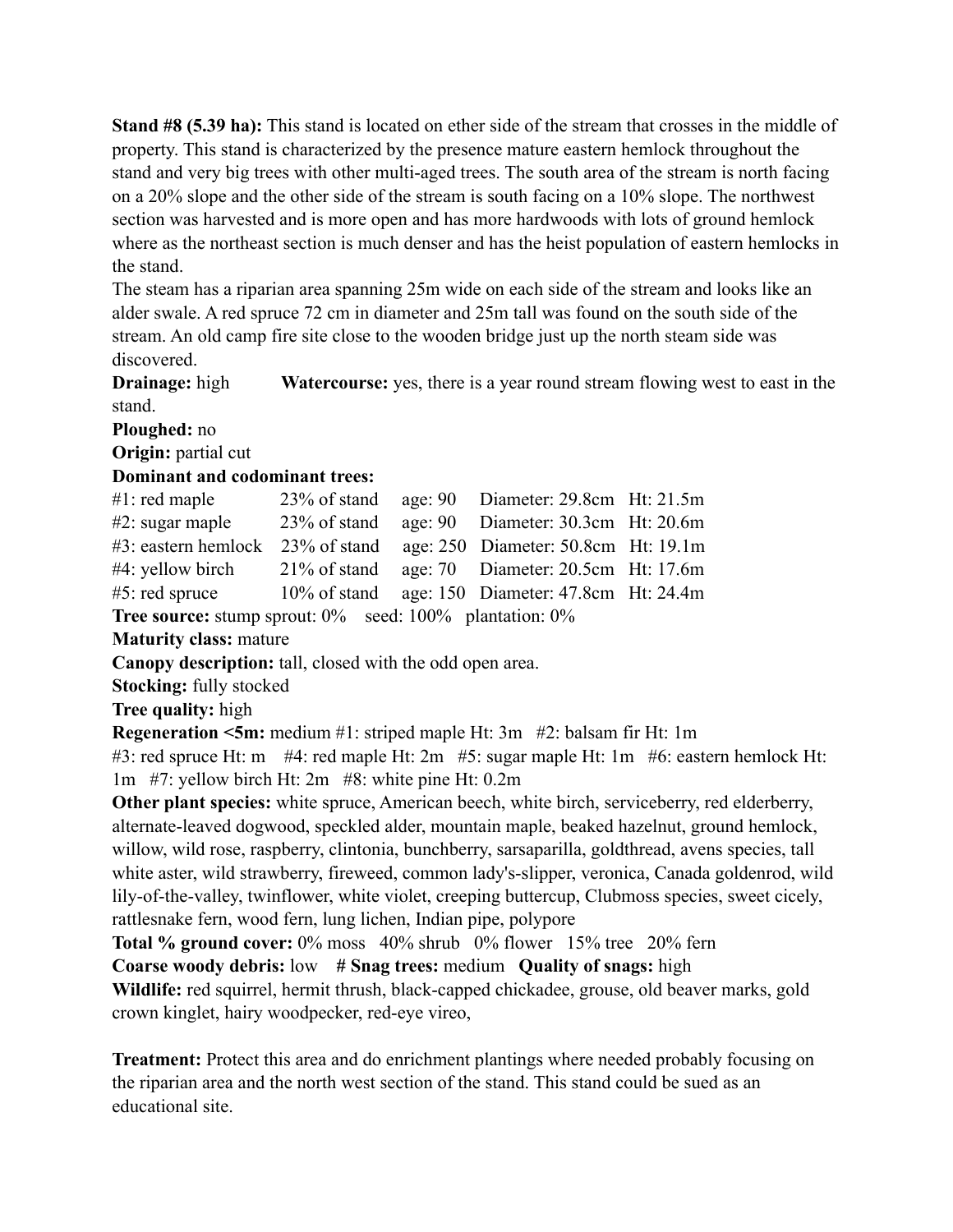**Stand #9 (0.33 ha):** The stand is located in the middle of the property along the east boundary. This stand is supposed to be a young white pine plantation but white pine were only seen along the north and west edges of the stand. The stand is very thick and hard to move though. Pin cherry is the dominant species of the stand with some red maple growing amongst it. There also is a lot of raspberry growing in the stand. In the northwest corner of the stand are two old wood plies and a large eastern hemlock growing between the two piles. There is extensive eastern hemlock regeneration in that area of the stand.

**Drainage:** high **Watercourse:** no **Ploughed:** no **Origin:** clear cut **Dominant and codominant trees:** #1: pin cherry 45% of stand age: 20 Diameter: 6.4cm Ht: 9.5m #2: red maple 40% of stand age: 20 Diameter: 5.8cm Ht: 8.2m **Tree source:** stump sprout: 25% seed: 75% plantation: 0% **Maturity class:** immature **Canopy description:** short closed **Stocking:** overstocked **Tree quality:** medium low **Regeneration <5m:** #1: balsam fir Ht: 0.5m **Other plant species:** white pine, sugar maple, grey birch, white birch, yellow birch, ground hemlock, raspberry, bunchberry, wild strawberry, Canada goldenrod, wood fern, Indian pipe **Total % ground cover:** 0% moss 40% shrub 0% flower 30% tree **Coarse woody debris:** low medium **# Snag trees:** low **Quality of snags:** medium **Wildlife:** snowshoe hare scats

**Treatment:** Prune and release all red maple and other crop trees of interest.

Make four 5m diameters openings in the stand for planting sites. Plant yellow birch, American beach, red oak, white ash, striped maple, sugar maple, hobblebush, wild raisin and which hazel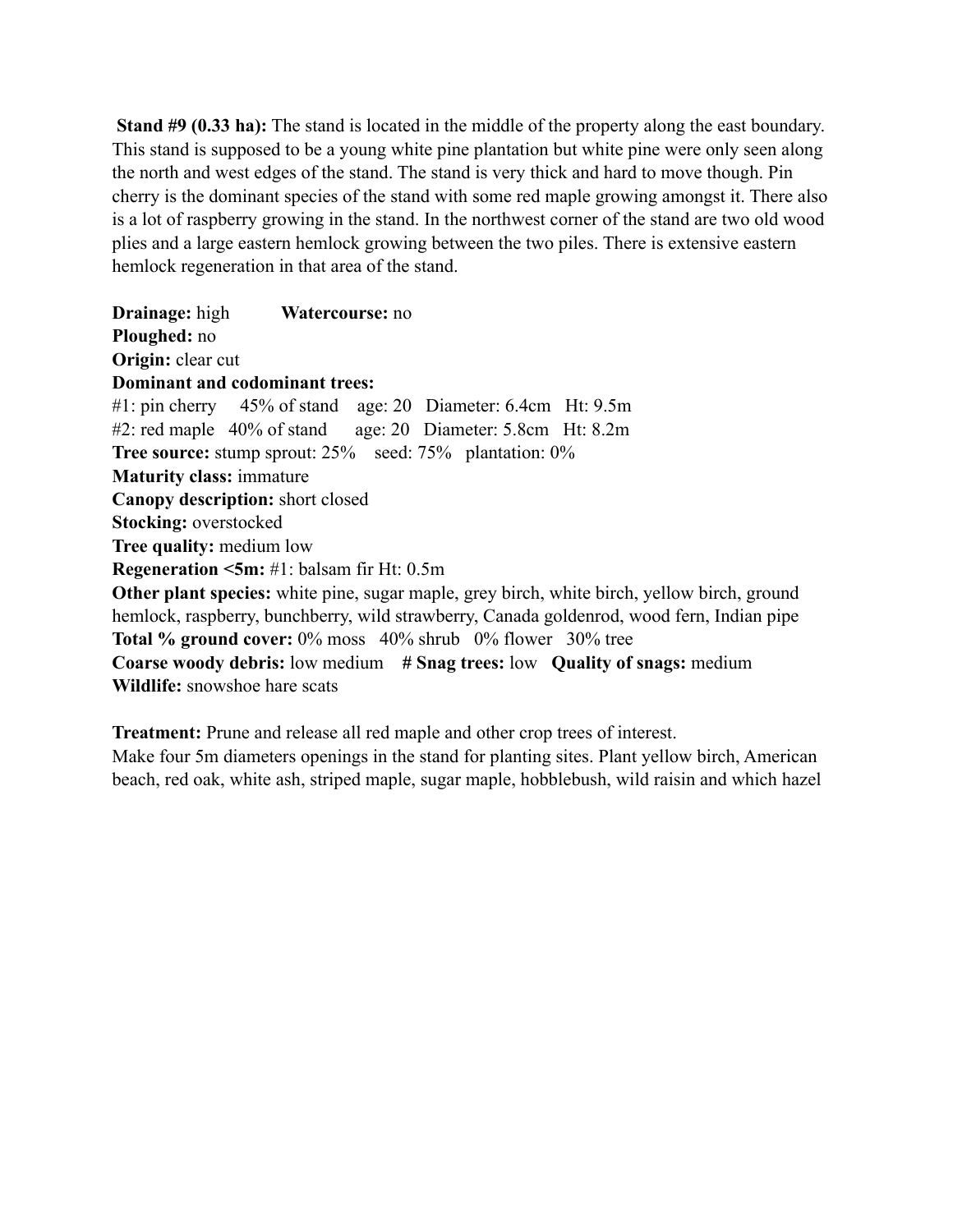**Stand #10 (3.84 ha):** This stand gently slopes south. The majority of the trees in the stand look even-aged and there are sings of partial cut activities because of the presence of stump sprout trees. The stand is predominantly a deciduous stand of red maple, sugar maple and some yellow birch with a few balsam firs.

**Drainage:** high **Watercourse:** no **Ploughed:** no **Origin:** partial cut **Dominant and codominant trees:** #1: red maple 35% of stand age: 60 Diameter: 25cm Ht: 19m #2: sugar maple 25% of stand age: 60 Diameter: 26cm Ht: 18.5m #3: yellow birch 15% of stand age: 40 Diameter: 19.9cm Ht: 17.7m #4: white birch 15% of stand age: 40 Diameter: 16.8cm Ht: 19m #5: balsam fir 5% of stand age: 45 Diameter: 21.1cm Ht: 17.7m **Tree source:** stump sprout: 15% seed: 85% plantation: 0% **Maturity class:** mature **Canopy description:** tall **Stocking:** fully stocked **Tree quality:** medium high **Regeneration <5m:** high #1: balsam fir Ht: 0.3m #2: red maple Ht: 0.2m #3: sugar maple Ht: 0.1m #4: striped maple Ht: 0.1m #5: white spruce Ht: 0.1m #6: American beech Ht: 0.2m **Other plant species:** raspberry, clintonia, bunchberry, starflower, wood fern, bracken fern, lung lichen, old man's beard, sedge spices, ground hemlock, hay-scented fern, ground pine, aster spices, wild lily-of-the-valley, wild cucumber, pyrola spices, eastern hemlock, **Total % ground cover:** 0% moss 35% shrub 0% flower 25% tree **Coarse woody debris:** medium **# Snag trees:** medium **Quality of snags:** medium **Wildlife:** crow, snowshoe hare

**Treatment:** Under plant with eastern hemlock, white pine, red spruce and remove some of the red maple trees to let light in and boost natural regeneration growth.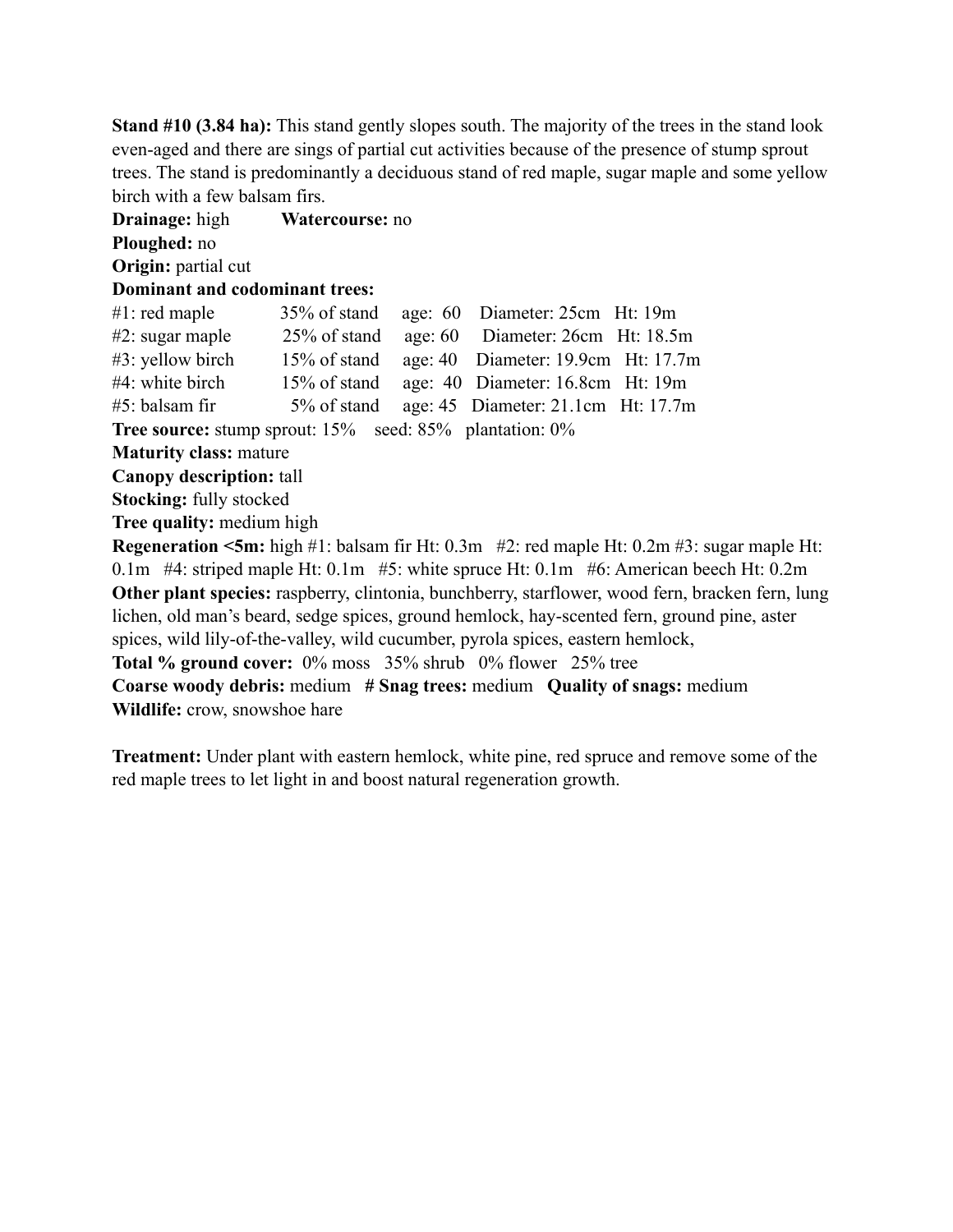**Stand #11 (0.31 ha):** This stand was clear cut in the late 80's and has since regenerated mostly in a maple stand. The stand has a good ground plant community but has a high number of stems per acres making it overstocked creating a closed canopy in the stand. Many of the stems are from maple stump sprout that reduces the average tree quality.

**Drainage:** high **Watercourse:** no **Ploughed:** no **Origin:** clear cut **Dominant and codominant trees:** #1: sugar maple 35% of stand age: 20 Diameter: 9.7cm Ht: 13.3m #2: red maple 30% of stand age: 20 Diameter: 10.3cm Ht: 12.8m #3: white birch 15% of stand age: 20 Diameter: 14cm Ht: 10m #4: pine cherry 5% of stand age: 20 Diameter: 8.3cm Ht: 9.5m #5: trembling aspen 5% of stand age: 20 Diameter: 14.9cm Ht: 14m **Tree source:** stump sprout:  $60\%$  seed:  $40\%$  plantation:  $0\%$ **Maturity class:** immature **Canopy description:** sort and closed **Stocking:** overstocked **Tree quality:** medium **Regeneration <5m:** low #1: red maple Ht: 0.2m **Other plant species:** gray birch, whit spruce, balsam fir, striped maple, bunchberry, jewelweed, blackberry, wood fern, bracken fern, ground hemlock, sedge spices, ostridge fern, false Solomon Seal, mountain ash, sarsaparilla, painted trillium, hawkweed, ground pine, wild lily-of-the-valley, starflower, bleubeed lily, wild raisin, common elder, wild strawberry, **Total % ground cover:** 10% moss 10% shrub 30% flower 0% tree **Coarse woody debris:** low **# Snag trees:** low **Quality of snags:** low **Wildlife:** Black-capped Chickadee, Ovenbird, Raven

**Treatment:** Remove some of the maple stump sprouts and make 5 openings of 5-10m circumference, plant red oak, eastern hemlock, American beech, white pine, and some shrub spices such as beaked hazelnut.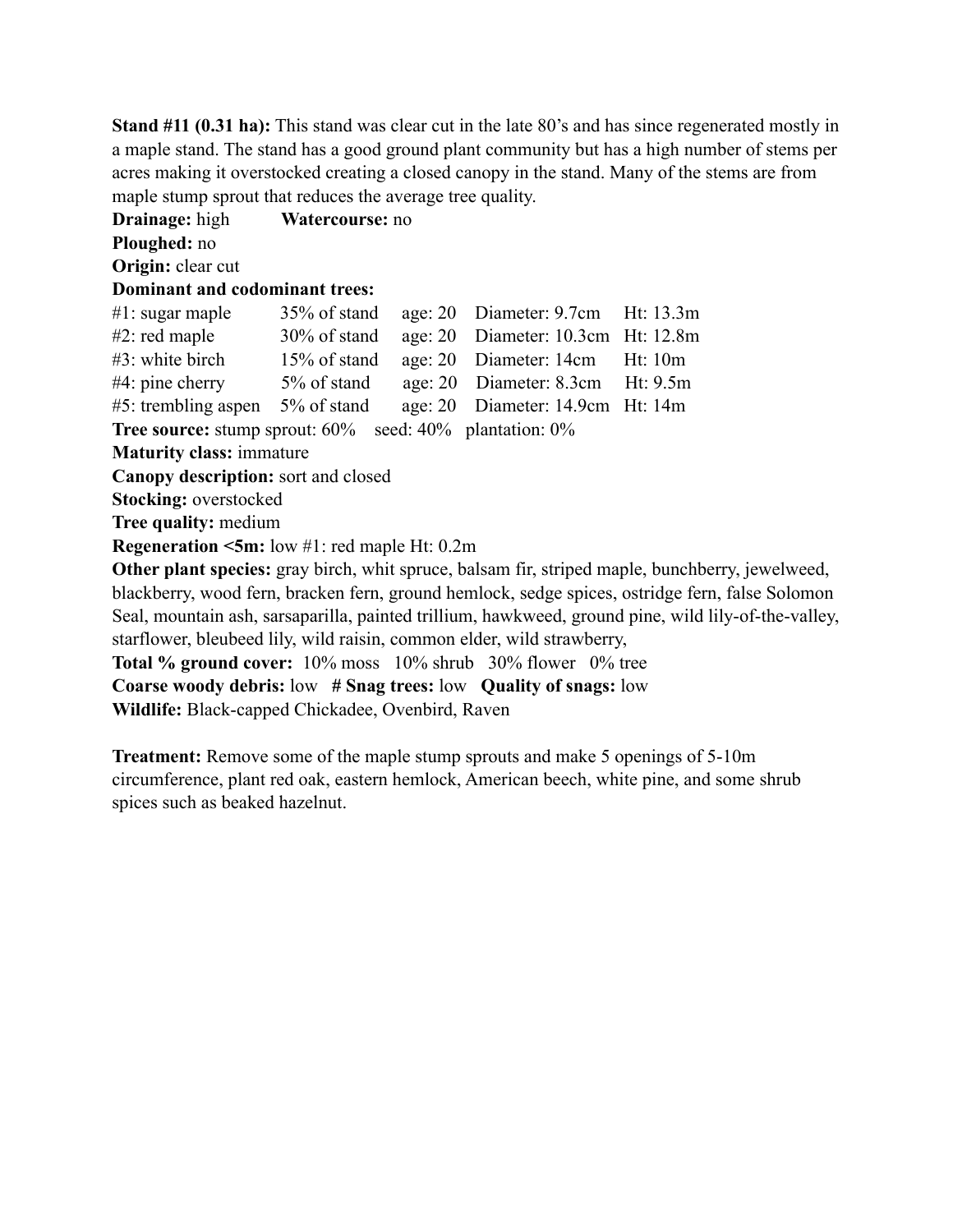**Stand #12 (0.51 ha):** This stand was clear cut in the late 90's and was planted as a red spruce plantation but most of the red species are only 0.1 to 0.3m tall today. Trembling aspen has taken over and thrived in this stand and became the dominant species with some grey birch.

**Drainage:** high **Watercourse:** no **Ploughed:** no **Origin:** partial cut **Dominant and codominant trees:** #1: trembling aspen 75% of stand age: 10 Diameter: 7.6cm Ht: 8.3m #2: grey birch 20% of stand age: 10 Diameter: 8cm Ht: 9.5m **Tree source:** stump sprout: 20% seed: 70% plantation: 10% **Maturity class:** mature **Canopy description:** small and closed with plenty of side light **Stocking:** overstocked **Tree quality:** medium **Regeneration <5m:** some #1: Ht: balsam fir 1.5m #2: sugar maple Ht: 0.3m **Other plant species:** white birch, sugar maple, red maple, balsam fir, strip maple, pin cherry, bayberry, raspberry, bunchberry, sarsaparilla, hawkweed, wild strawberry, aster species, Canada goldenrod, narrow-leaf goldenrod, sedge species **Total % ground cover:** 0% moss 5% shrub 80% flower 5% tree **Coarse woody debris:** low **# Snag trees:** no **Quality of snags:** no **Wildlife:** 

**Treatment:** Prune and release all crop trees creating opening in the trembling aspen and plant white pine, yellow birch, sugar maple, striped maple, red oak, white ash, American beach and shrubs for fruit to enhance wildlife.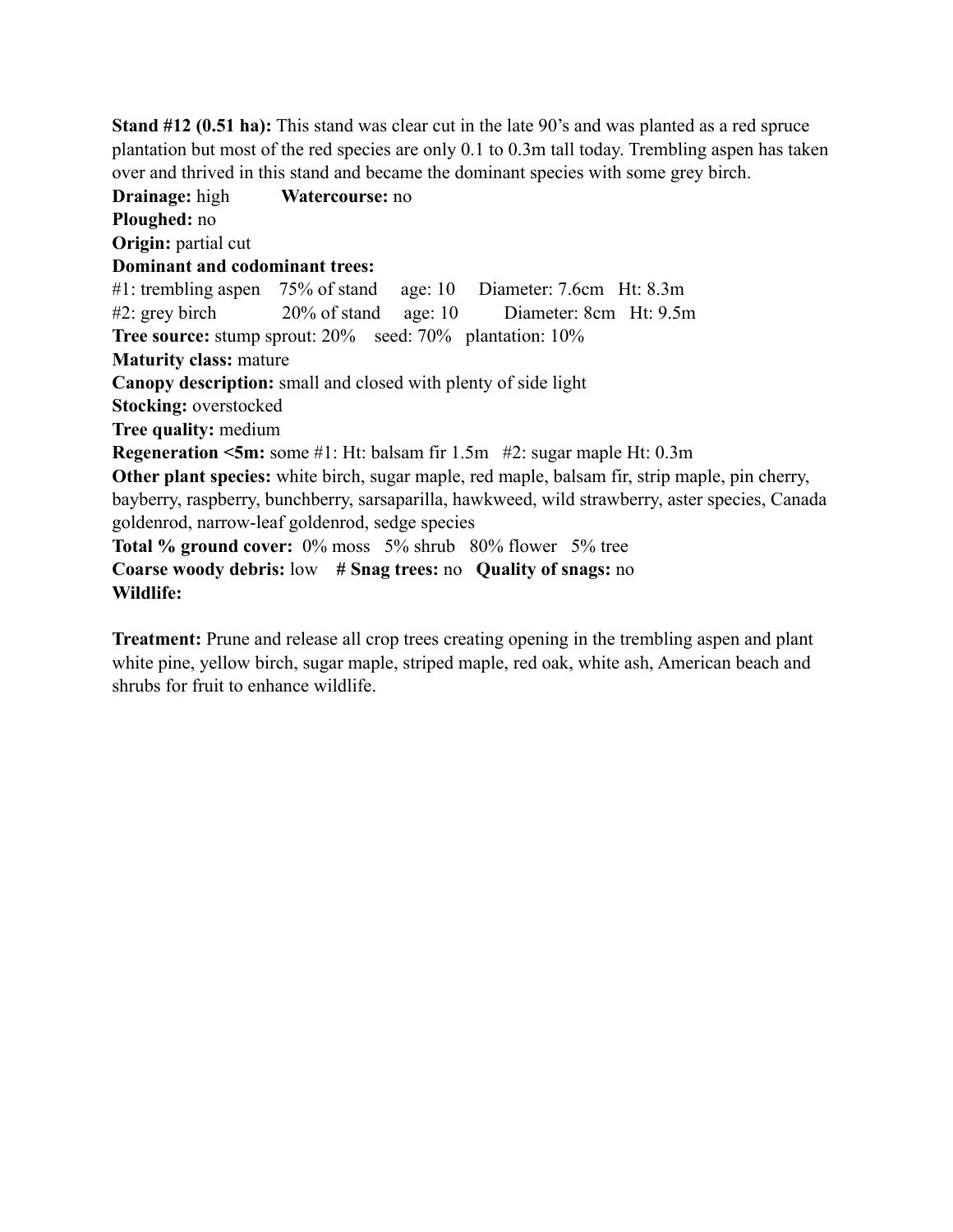**Stand #13 (0.78 ha):** This stand is part of the same clear cut as stand #12 that was cut in the late 90's and was planted as a white spruce plantation. The white spruce hasn't put mush growth since planted and are now dominated by trembling aspen that has taken over and thrived in this stand and became the dominant species.

**Drainage:** high **Watercourse:** no **Ploughed:** no **Origin:** partial cut **Dominant and codominant trees:** #1: trembling aspen 95% of stand age: 10 Diameter: 8.6cm Ht: 10.1m **Tree source:** stump sprout: 15% seed: 65% plantation: 20% **Maturity class:** mature **Canopy description:** tall and closed **Stocking:** fully stocked **Tree quality:** medium high **Regeneration <5m:** low #1: balsam fir Ht: 1m **Other plant species:** grey birch, with birch, sugar maple, red maple, balsam fir, striped maple, pin cherry, beaked hazelnut, blackberry, raspberry, bunchberry, purple violet, Canada goldenrod, wild strawberry, hawkweed, Indian pipe, sedge species **Total % ground cover:** 5% moss 0% shrub 0% flower 20% tree **Coarse woody debris:** medium **# Snag trees:** low **Quality of snags:** medium **Wildlife: Treatment:** Prune and release all crop trees. Plant yellow birch, red oak, with pine, American

beech, Eastern larch (but in the more open areas), shrubs, ferns and wildflowers for wildlife. If seed is available, red oak and with pine seed could be a good means for adding those species in the stand. If planted white pine would need winter protection agent's mice and snowshoe hare.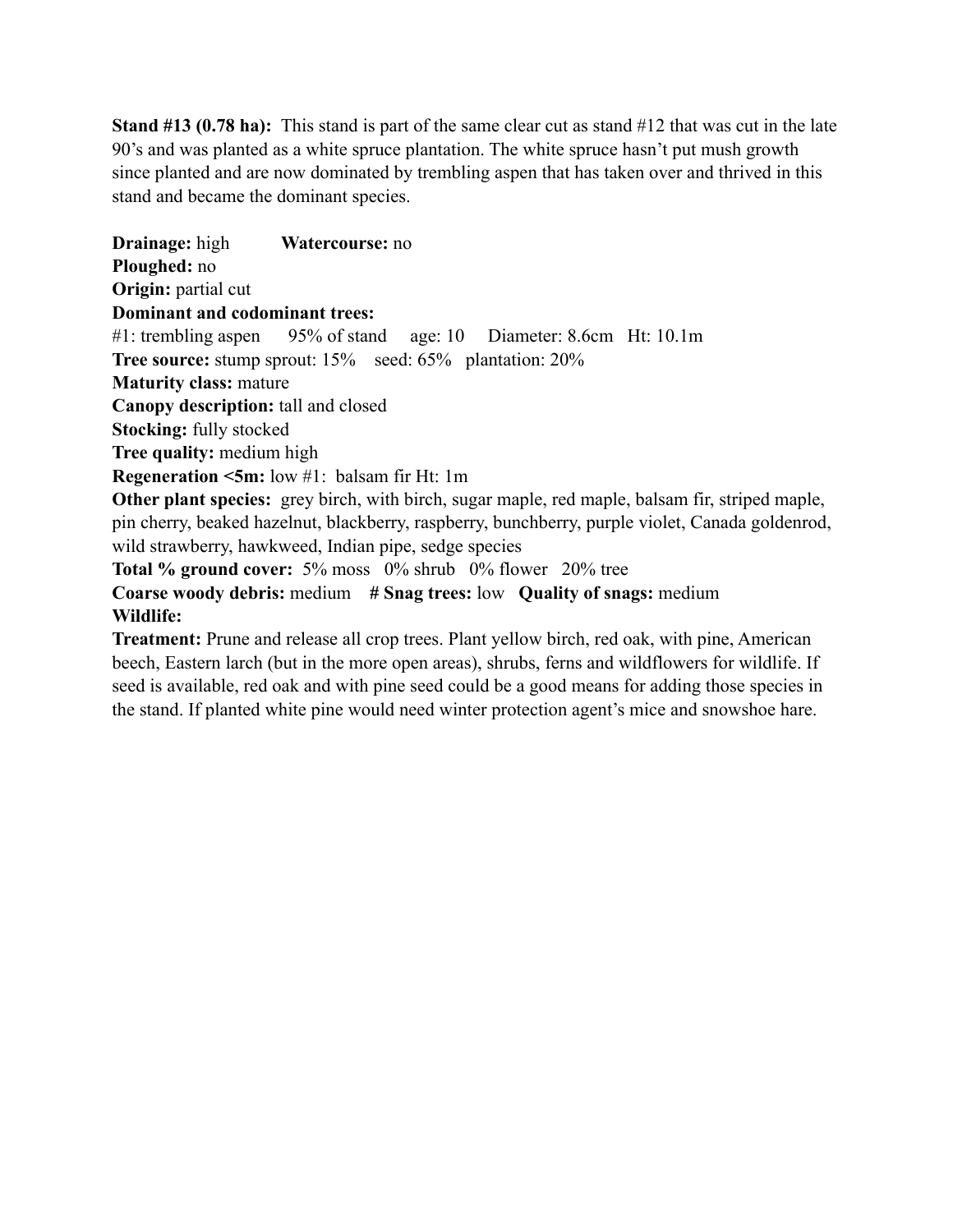**Stand #14 (0.63ha):** This stand is located north of the immature spruce plantations and slopes to the northeast. The stand is at a tipping point where the white spruce and trembling aspen are dying and being replaces by the next successional species. There is a lot of cores woody debris throughout the stand that makes it hard to work through but has nice amount of tree regeneration whish gives the stand a lot of potential. Balsam fir regeneration dominates the west section of the stand.

| <b>Drainage:</b> high                                                                            | Watercourse: no |           |                                    |  |
|--------------------------------------------------------------------------------------------------|-----------------|-----------|------------------------------------|--|
| Ploughed: no                                                                                     |                 |           |                                    |  |
| Origin: partial cut                                                                              |                 |           |                                    |  |
| <b>Dominant and codominant trees:</b>                                                            |                 |           |                                    |  |
| $\#1$ : white spruce $30\%$ of stand                                                             |                 | age: $30$ | Diameter: 25.9cm Ht: 17.8m         |  |
| #2: white birch                                                                                  | $20\%$ of stand | age: $60$ | Diameter: 24.2cm Ht: 23.1m         |  |
| $\#3$ : trembling aspen 20% of stand                                                             |                 | age: $50$ | Diameter: $36.3cm$ Ht: $23.2m$     |  |
| #4: sugar maple                                                                                  | $15\%$ of stand | age: $50$ | Diameter: 32cm Ht: 19.4m           |  |
| #5: red maple                                                                                    | $10\%$ of stand | age: $50$ | Diameter: 29.9cm Ht: 17.8m         |  |
| #6: yellow birch 5% of stand                                                                     |                 |           | age: 40 Diameter: 19.3cm Ht: 11.2m |  |
| <b>Tree source:</b> stump sprout: $0\%$ seed: $100\%$ plantation: $0\%$                          |                 |           |                                    |  |
| <b>Maturity class: mature</b>                                                                    |                 |           |                                    |  |
| Canopy description: tall and closed                                                              |                 |           |                                    |  |
| <b>Stocking: fully stocked</b>                                                                   |                 |           |                                    |  |
| Tree quality: medium low                                                                         |                 |           |                                    |  |
| <b>Regeneration <math>\leq 5m</math>:</b> medium #1: red maple Ht: 4m #2: striped maple Ht: 0.3m |                 |           |                                    |  |
| #3: yellow birch Ht: 0.2m                                                                        |                 |           |                                    |  |
| Other plant species: bunchberry, starflower, bracken fern, wild lily-of-the-valley, ground pine, |                 |           |                                    |  |
| pyrola, ground hemlock, wild raisin, pin cherry, strip maple.                                    |                 |           |                                    |  |
| <b>Total % ground cover:</b> $10\%$ moss $0\%$ shrub $0\%$ flower $30\%$ tree $60\%$ leaf liter  |                 |           |                                    |  |
| Coarse woody debris: high # Snag trees: high Quality of snags: medium                            |                 |           |                                    |  |
| Wildlife: black-capped chickadee, snowshoe hare browsing, skunk scent, gold crown kinglet,       |                 |           |                                    |  |
| crow,                                                                                            |                 |           |                                    |  |
|                                                                                                  |                 |           |                                    |  |

**Treatment:** Drop dead wood to the ground to provide room for plantings. Plant red oak, white pine, white ash, hobblebush, which hazel. This stand would be a good place to plant species that will propagate seed in the rest of the stands and property.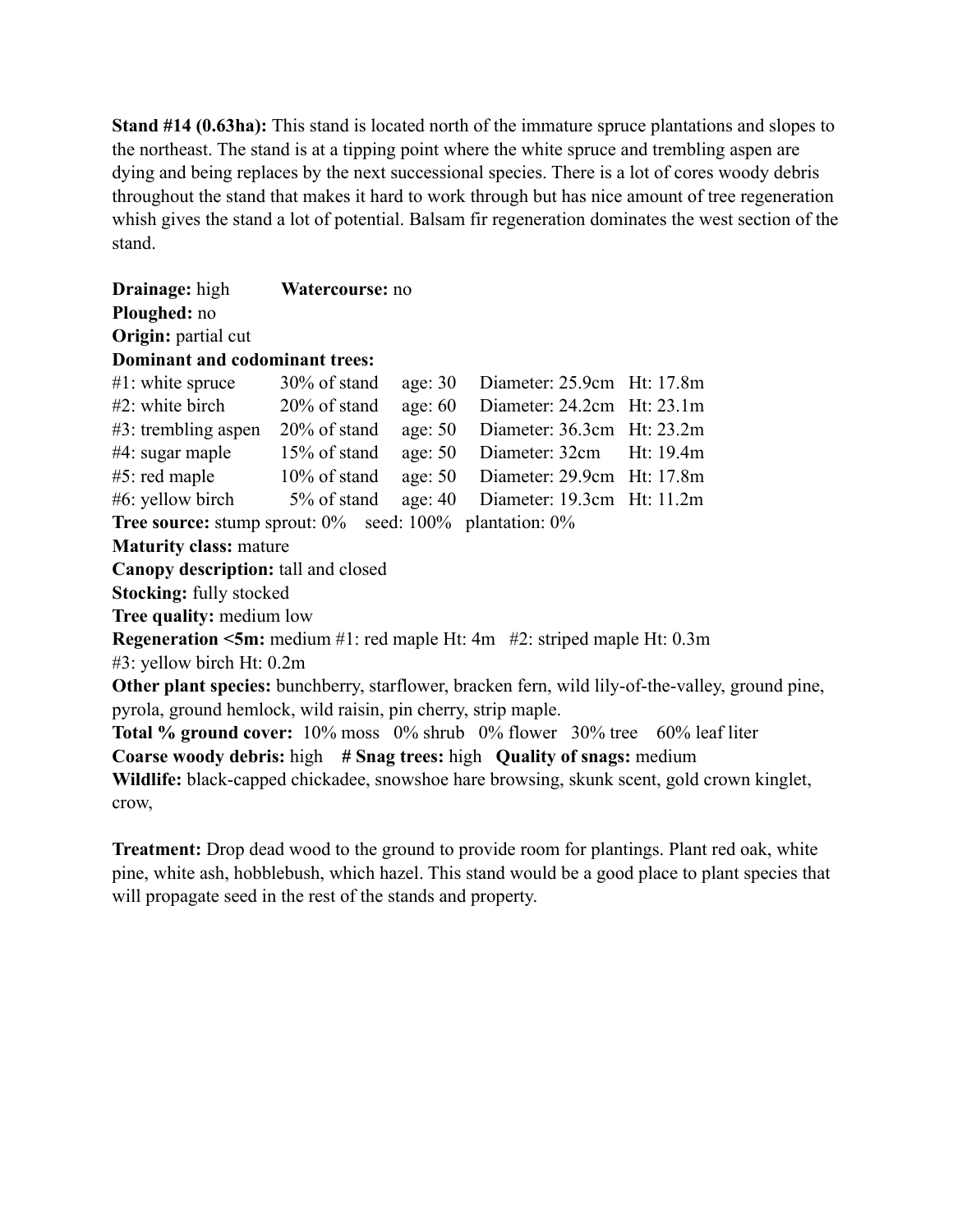**Stand #15 (2.25 ha):** This is a typical red pine plantation planted in the late 80's early 90's. The forest floor is very even indicating the stand was ploughed in the past. There is very little vegetation growing beneath the trees and the ground is covered by a thick layer if pine needles. The stand increasingly slopes south the further south the stand goes. The red pine in this stand as little to no weevil damage.

**Drainage:** high **Watercourse:** no **Ploughed:** yes **Origin:** clear cut **Dominant and codominant trees:** #1: red pine 95% of stand age: 20 Diameter: 19cm Ht: 13.1m #2: trembling aspen 5% of stand age: 15 Diameter: 9.7cm Ht: 12.2m **Tree source:** stump sprout:  $0\%$  seed:  $5\%$  plantation:  $95\%$ **Maturity class:** mature **Canopy description:** closed **Stocking:** fully stocked **Tree quality:** medium **Regeneration <5m:** medium #1: balsam fir Ht: 0.3m #2: white spruce Ht: 0.1m #3: red maple Ht: 0.1m **Other plant species:** pin cherry, grey birch, large-toothed aspen, wild strawberry, white aster, sedge species hawkweed, red elderberry**,** bayberry, bunchberry, starflower, bracken fern, **Total % ground cover:** 0% moss 0% shrub % flower 0% tree 90% leaf liter **Coarse woody debris:** low **# Snag trees:** low **Quality of snags:** low **Wildlife:** snowshoe hare browsing

**Treatment:** Use existing openings and enlarge those areas or make small patch cuts to create planting sites. The openings should be 8-10m in diameter and as many as 10 in the stand. In each open patch plant 3-4 trees and 6 shrubs. Plant sugar maple, striped maple, American beech, yellow birch, red oak, eastern hemlock, white pine, red spruce, which hazel, wild raisin, alternate-leaved dogwood, yellow violet, and fern species.

The goal in this stand would be to go form a pure red pine stand with little diversity to a stand with a mix of several deciduous and coniferous trees species with a good community of shade tolerant shrubs, wildflowers and ferns.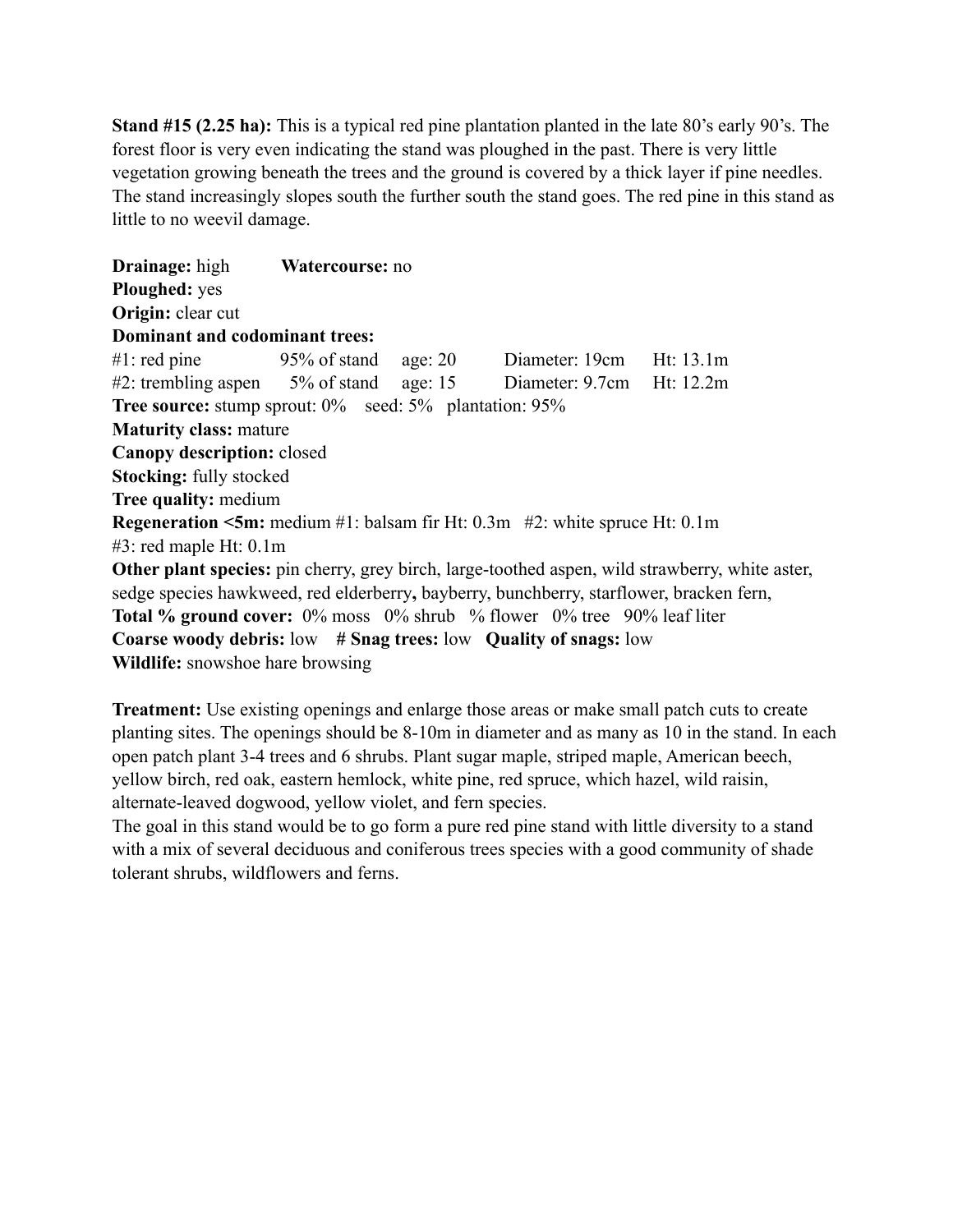**Stand #16 (1.49 ha):** This is an immature white pine plantation that was planted 10 years ago and has a substantial amount of trembling aspen and grey birch growing amongst it. The white pine has some signs of weevil but for the most part the trees look okay.

**Drainage:** high **Watercourse:** no **Ploughed:** yes **Origin:** clear cut **Dominant and codominant trees:** #1: white pine 30% of stand age: 10 Diameter: 9.8cm Ht: 6.3m #2: trembling aspen 30% of stand age: 10 Diameter: 7.5cm Ht: 9.7m #3: grey birch 25% of stand age: 10 Diameter: 8cm Ht: 8.7m #4: pin cherry 15% of stand age: 10 Diameter: 6.2cm Ht: 9.1m **Tree source:** stump sprout: 15% seed: 55% plantation: 30% **Maturity class:** mature **Canopy description:** short and closed with lots of side light **Stocking:** overstocked **Tree quality:** medium low **Regeneration <5m:** medium #1: white spruce Ht: 0.5m #2: red maple Ht: 2m #3: balsam fir Ht: 0.5m **Other plant species:** white spruce, red maple, grey birch, white birch, raspberry, bayberry, aster species, wild strawberry, narrow leaf goldenrod, **Total % ground cover:** 5% moss 0% shrub 50% flower 15% tree **Coarse woody debris:** high **# Snag trees:** medium **Quality of snags:** medium **Wildlife:** snowshoe hare browsing, grouse scats

**Treatment:** Prune and release all potential crop trees and do some enrichment plantings. Create 20 openings 5-10m in diameter by removing some of the least valuable trees from planting areas. Plant yellow birch, red oak, eastern hemlock, white ash, white pine, which hazel, hobblebush, wild raisin, alternate-leaved dogwood, wildflowers and ferns.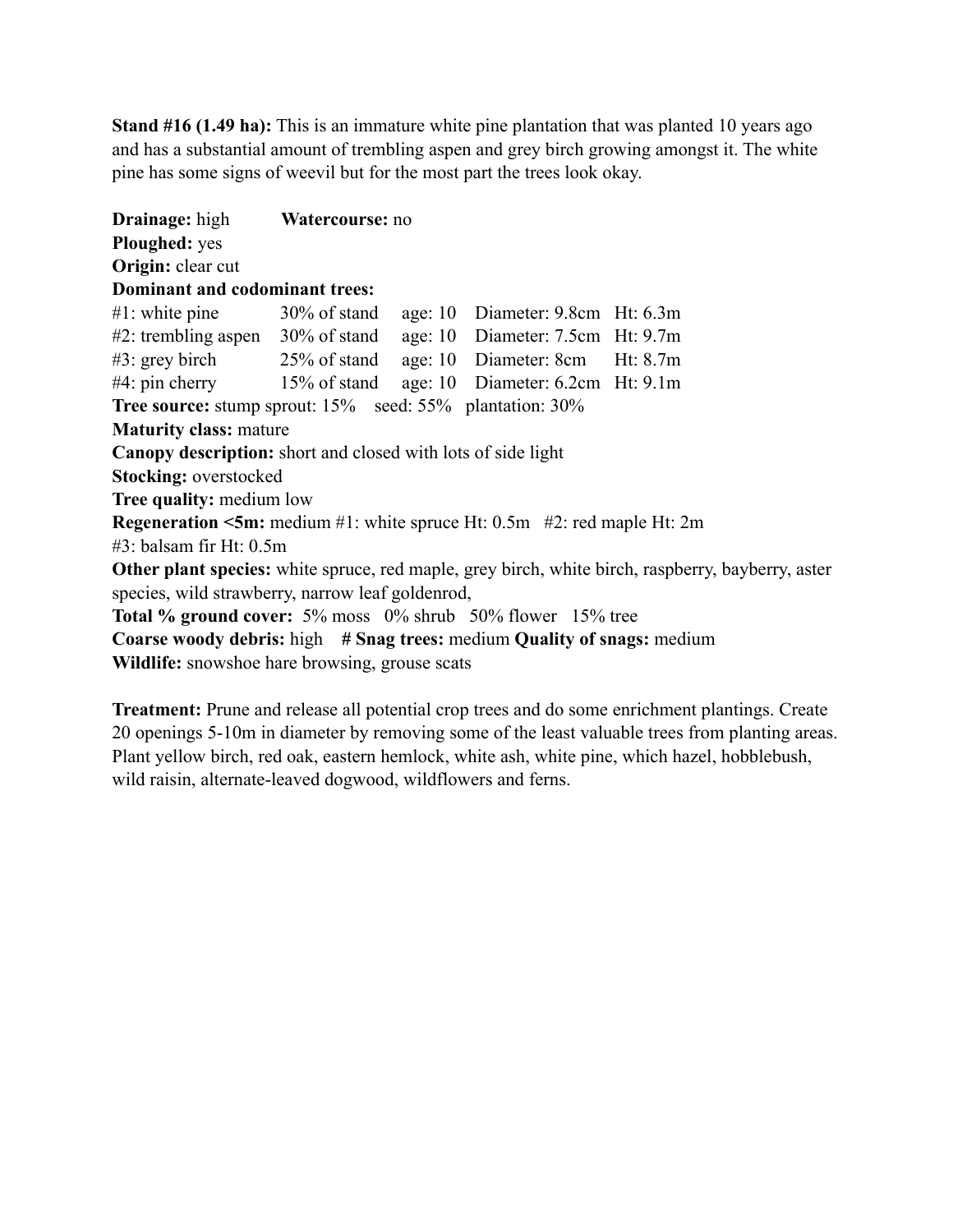**Stand #17 (0.20 ha):** This stand is a swamp. There are no open water areas but water dose come up when walking on the moss and vegetation that grows there. The stand was never ploughed for obvious reasons but all the land around it was. The stand is open with some black spruce growing a bit everywhere. The ground vegetation is predominantly covered with sphagnum moss, ferns and sedges. There also was a good pink lady's slipper population.

**Drainage:** low **Watercourse:** swamp **Ploughed:** no **Origin:** partial cut **Dominant and codominant trees:** #1: black spruce 85% of stand age: 20 Diameter: 12.9cm Ht: 11.2m #2: grey birch 15% of stand age: 15 Diameter: 5.1cm Ht: 5.7m **Tree source:** stump sprout:  $0\%$  seed:  $100\%$  plantation:  $0\%$ **Maturity class:** mature **Canopy description:** open **Stocking:** understocked **Tree quality:** low **Regeneration <5m:** low #1: grey birch Ht: 1m #2: red maple Ht: 0.5m **Other plant species:** speckled alder, blueberry, pink lady's slipper, cinnamon fern, sedge spp., sphagnum moss spp. **Total % ground cover:** 90% moss 0% shrub 5% flower 0% tree **Coarse woody debris:** low **# Snag trees:** low **Quality of snags:** low **Wildlife:** raven

**Treatment:** Keep as a plant reserve.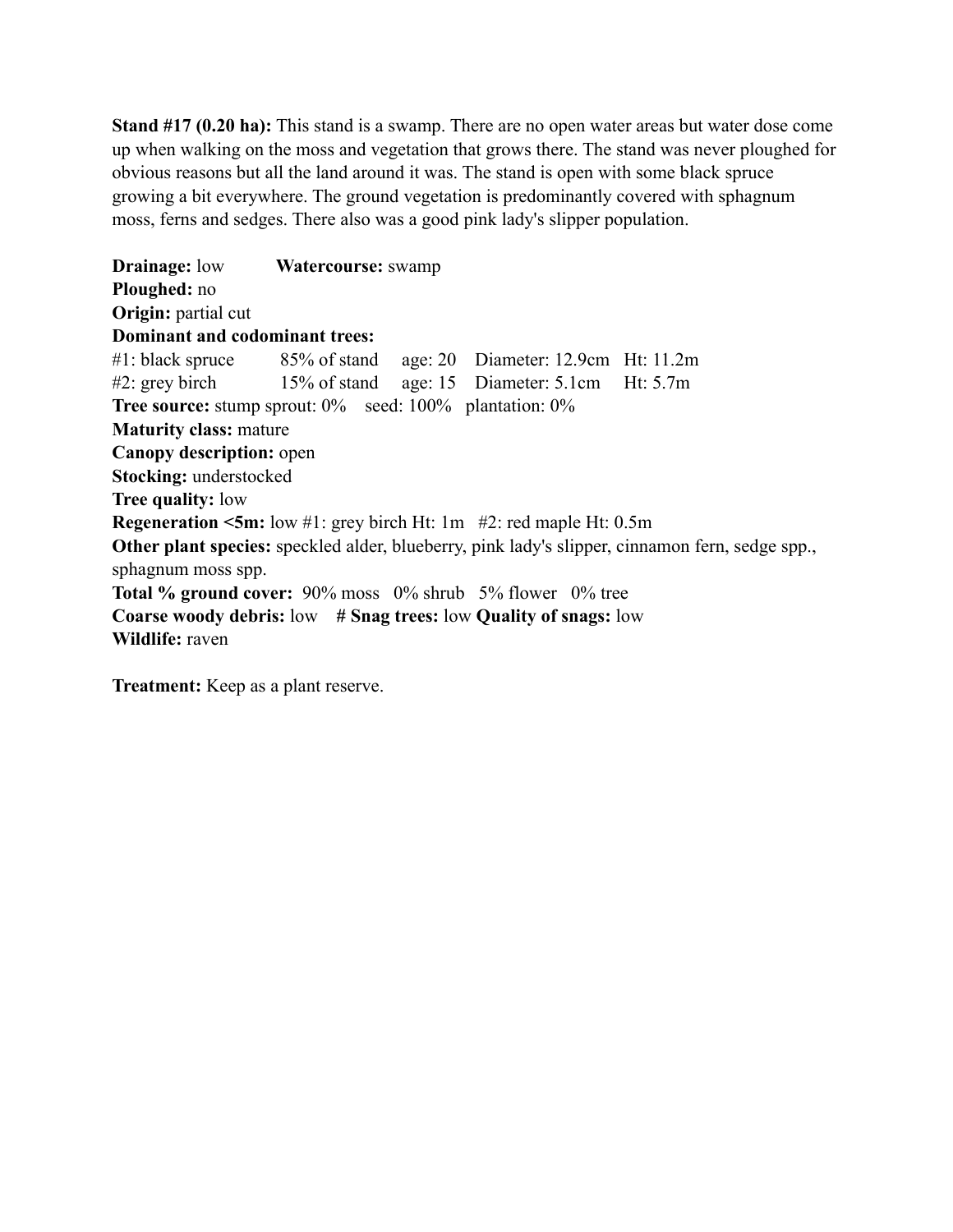**Stand #18 (1.33 ha):** This stand is located at the north end of the property and is an old field white spruce stand mixed with some white birch and trembling aspen. The stand is very open and has no protection from any sides since all the neighboring forests were cut down. The stand offers little protection against the winds as it blows right though the stand and between the tree steams. There are very few tree snags in the stand but lots of coarse woods debris, either the trees are alive and standing or dead and on the ground.

**Drainage:** high **Watercourse:** no **Ploughed:** no **Origin:** clear cut **Dominant and codominant trees:** #1: white spruce 55% of stand age: 60 Diameter: 25.3cm Ht: 19.4m #2: with birch 30% of stand age: 40-50 Diameter: 16.9cm Ht: 19.5m #3: trembling aspen 15% of stand age: 60 Diameter: 30.2cm Ht: 22.3m **Tree source:** stump sprout:  $0\%$  seed:  $100\%$  plantation:  $0\%$ **Maturity class:** mature **Canopy description:** tall and very open **Stocking:** understocked **Tree quality:** medium **Regeneration <5m:** high #1: white spruce Ht: 0.5m #2: trembling aspen Ht: 0.2m #3: balsam fir Ht: 0.5m **Other plant species:** starflower, Indian pipe, old man's beard, wild lily-of-the-valley, sheep laurel, pyrola species **Total % ground cover:** 80% moss 0% shrub 0% flower 5% tree **Coarse woody debris:** very high **# Snag trees:** medium low **Quality of snags:** low **Wildlife:**

**Treatment:** Under plant and increase diversity in the stand. Plant Yellow birch, red oak, sugar maple, white pine, which hazel, wild raisin, alternate-leaved dogwood